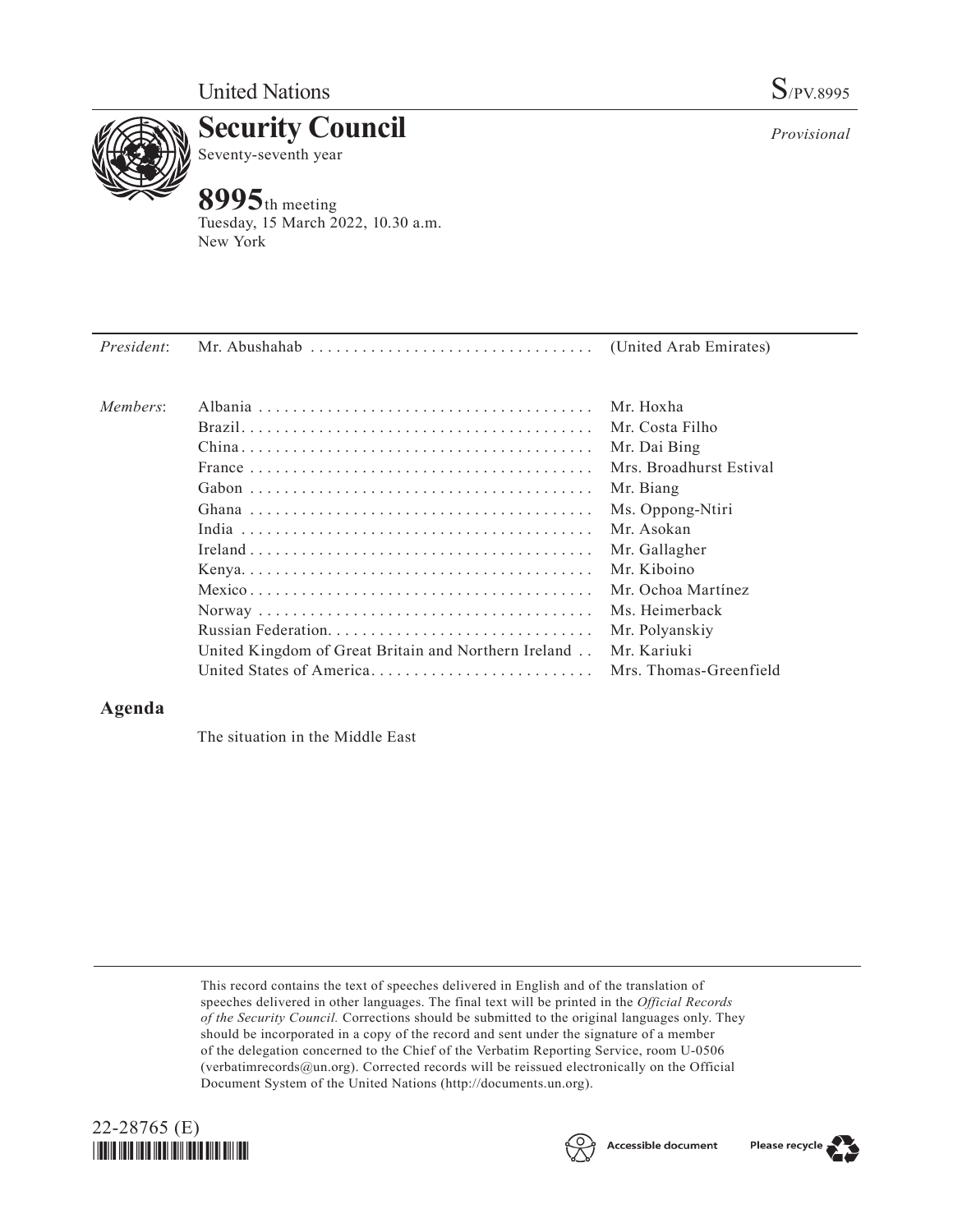*The meeting was called to order at 10.30 a.m.*

## **Adoption of the agenda**

*The agenda was adopted.*

## **The situation in the Middle East**

**The President** (*spoke in Arabic*): In accordance with rule 37 of the Council's provisional rules of procedure, I invite the representative of Yemen to participate in this meeting.

In accordance with rule 39 of the Council's provisional rules of procedure, I invite the following briefers to participate in this meeting: Mr. Hans Grundberg, Special Envoy of the Secretary-General for Yemen, and Mr. Martin Griffiths, Under-Secretary-General for Humanitarian Affairs and Emergency Relief Coordinator.

The Security Council will now begin its consideration of the item on its agenda.

**Mr. Grundberg**: I thank you, Mr. President, for the opportunity to brief the Security Council again on the situation in Yemen and on the relentless efforts of the United Nations to support a peaceful resolution of this conflict. Yemenis have been denied the possibility of living in peace for too many years. We need a joint concerted effort by Yemenis and the international community to break this never-ending cycle of violence and lay the foundation for a sustainable peace.

Allow me first to give a few updates on the past month's developments. In Taiz, the exchange of artillery shelling has again inflicted civilian casualties and damage to residential buildings. Hostilities have also been reported in Sa'dah and Ad Dali' governorates. Air strikes inside Yemen continue, this month primarily on front lines in Ma'rib and Hajjah. In Ma'rib, Ansar Allah continues its offensive, which has caused enormous harm to civilians for more than two years. In Al-Hudaydah's southern districts, hostilities continue, with reports of civilian casualties, including women and children. The United Nations Mission to Support the Hodeidah Agreement is working to rebuild communication between the parties, re-establish avenues for de-escalation and enhance the Mission's monitoring of the ports, while expanding its patrolling reach. I join Major General Beary in stressing the need to maintain the civilian nature of the ports, which are a lifeline for millions of Yemenis. The violence also

continues to spill into the region. On 21 February, shrapnel from a drone intercepted over Jizan city's King Abdullah Airport wounded 16 civilians.

Sometimes territory exchanges hands; sometimes it changes back. We see front lines go quiet in one part of the country, only to intensify elsewhere. Always, we see civilians paying an unacceptable price for choices over which they have no influence. Through the ebbs and flows of the conflict, the fact remains that a military approach is not going to produce a sustainable solution. Years of fighting have only destroyed Yemen's institutions, economy, social fabric and environment. As UNICEF reported, at least 47 children were killed or maimed in Yemen during just the first two months of this year. More than 10,200 children were verified injured or killed over the past seven years, with the actual numbers likely to be much higher.

As the fighting goes on, the economic crisis continues to deepen. As we will also hear from Under-Secretary-General Griffiths, it is likely to get worse. In Aden and the surrounding governorates, the Yemeni rial has decreased by 20 per cent against the dollar since January, raising concerns of another precipitous decline in the currency, increasing prices and deepening divisions in the nationwide economy. Tangible measures are needed to stabilize the currency. Throughout Yemen, accessing fuel is increasingly difficult. That is particularly acute in Ansar Allahcontrolled areas, where fuel shortages have grown even more severe. Since my last briefing (see S/PV.8966), one ship carrying cooking gas has entered Al-Hudaydah port; two fuel vessels remain in the coalition holding area, waiting for clearance. Impediments to overland deliveries have aggravated shortages. The currency depreciation and fuel shortages impact Yemenis' everyday needs — clean water, food, transportation, electricity and health care. Civilians will be affected even more during this period as Yemeni households prepare for the holy month of Ramadan.

Yemenis also continue to live with severe restrictions on their freedom of movement. The closure of Sana'a airport prevents many Yemenis in the north from travelling abroad. Ongoing fighting, the proliferation of checkpoints and the closure of access points, especially in Taiz, impede Yemenis' movements within the country. International Women's Day this month was a reminder that women and girls face additional movement restrictions with the imposition of a male guardian. Against the backdrop of those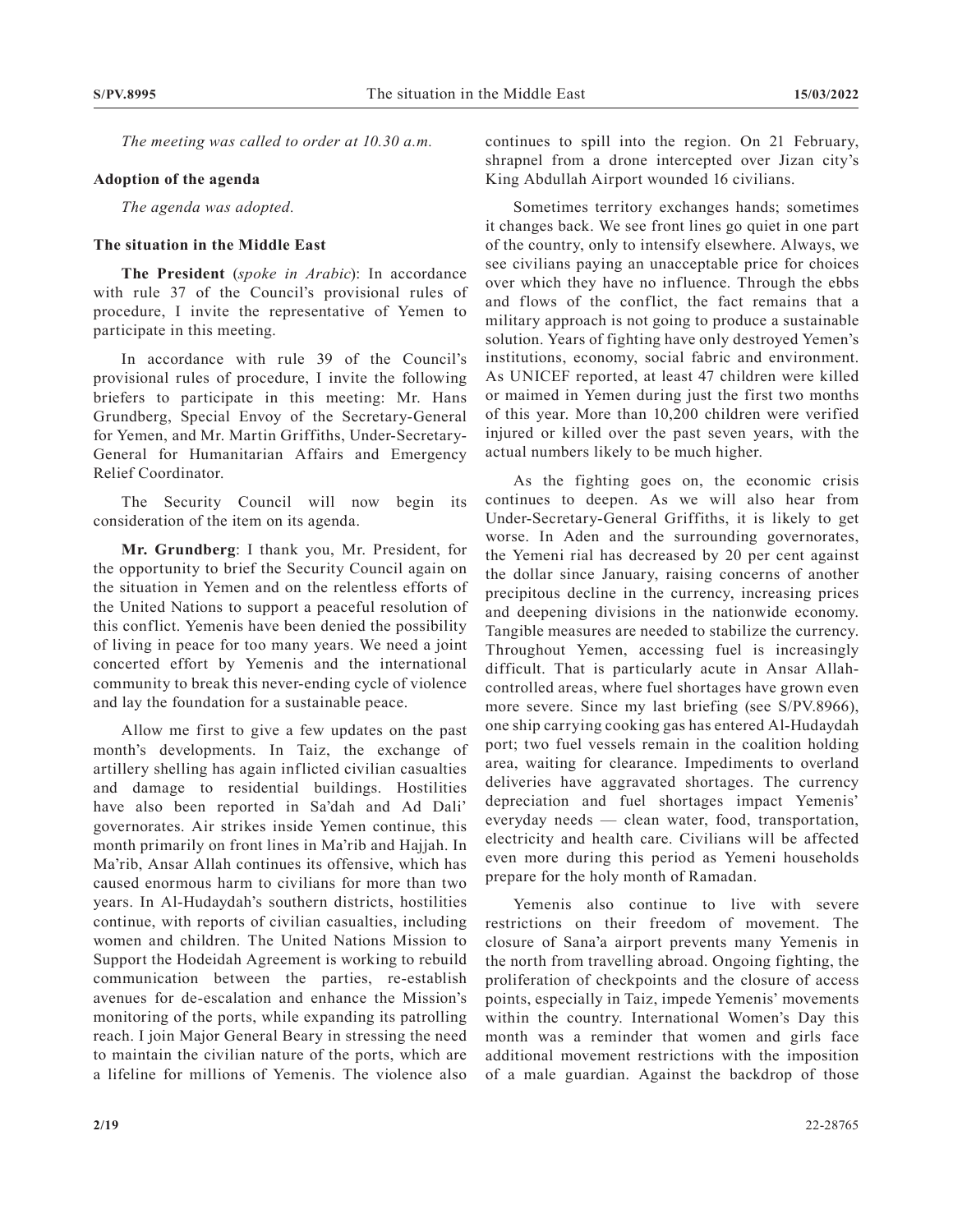exceptional challenges, we see Yemeni women coming together to advocate powerfully for political change. In Taiz, for example, women, young people and civil society recently launched a campaign to challenge the arbitrary demand for a guardian when women apply for a passport and to insist that Yemeni law be upheld. That campaign has achieved initial success, with the Prime Minister issuing directives to the Ministry of Interior to uphold the law.

I am keenly aware of the urgent need to halt the violence and to provide relief to Yemenis. That is why, in parallel to my work on the framework, I am actively exploring options with the parties regarding immediate de-escalation measures that could reduce the violence, ease the fuel crisis and improve freedom of movement. With Ramadan approaching, I hope that the parties will engage swiftly and constructively with my proposals so as to bring the people of Yemen some much-needed hope and relief. In that regard, I am looking forward to the opportunity to engage with the leadership of Ansar Allah in Sana'a on this issue and on how we can move the political process forward.

However, as I have said before, any potential de-escalation measures will not hold unless they are supported by a political process. That is why my framework and its attempt to chart a path towards reaching an inclusive political settlement are vital.

Since I briefed the Council last month, my Office has launched a series of structured consultations intended to inform the development of my framework. I am encouraged by the interest and active engagement from Yemeni political parties, components, experts and civil society representatives. I am also grateful for the very constructive discussion that I had earlier this month with President Hadi Mansour about the process.

Over the past week, I have held bilateral meetings with leaders from the General People's Congress party and with delegations from the Al-Islah party, the Yemeni Socialist Party, the Nasserist Unionist People's Organization and the Southern Transitional Council. I want to express my gratitude to the Government of Jordan for facilitating the holding of those meetings in Amman, and I want to thank the members of the Council and other Member States that have shown clear support for the consultations.

I am focusing the consultations on identifying short- and longer-term priorities for the agenda of the multitrack process envisaged for the framework. I am also exploring guiding principles for the process and gathering an understanding of the participants' vision for the future. I hope that the consultations mark the beginning of a serious and structured conversation between Yemenis about finding an end to the war.

In the coming weeks, I will hold consultations with more Yemeni political components, security and economic actors and civil society representatives. Furthermore, I have strongly encouraged all political parties and civil society organizations to include at least 30 per cent women representatives in the consultations, and my Office continues to follow up with the delegations to encourage them to reach that standard. I also intend to consult the broader Yemeni public, including young people, to ensure that the framework reflects public priorities and aspirations.

Following all these years of war, there is a need for serious, constructive and solution-oriented political dialogue. The consultations held in Amman are an encouraging reminder that this is possible. Together, we need to pursue solutions that will not only end the war, but also build the foundations for a sustainable peace. I will continue to look to the members of the Council to support the process as it moves forward.

**The President** (*spoke in Arabic*):I thank Mr. Grundberg for his briefing.

I now give the floor to Mr. Griffiths.

**Mr. Griffiths**: I extend my best wishes to the Permanent Representative of the United Arab Emirates, Ambassador Nusseibeh. I thank you, Mr. President, for this opportunity to brief the Council. As we heard from Mr. Grundberg, after more than seven years of war, Yemen is becoming what humanitarians often refer to as a chronic emergency. And, as aid workers know, there are grave risks in chronic emergencies, namely inertia and fatigue. We must not give into those forces.

Tomorrow, the Secretary-General will join the President of Switzerland and the Foreign Minister of Sweden in hosting a high-level pledging event for Yemen. Aid agencies are seeking nearly \$4.3 billion to help more than 17 million people across the country this year. Yemen suffers globally from the terrible statistic that it has the highest rate, as a percentage of its overall population, of people in need. That is why we so often hear that it is one of the gravest global humanitarian catastrophes.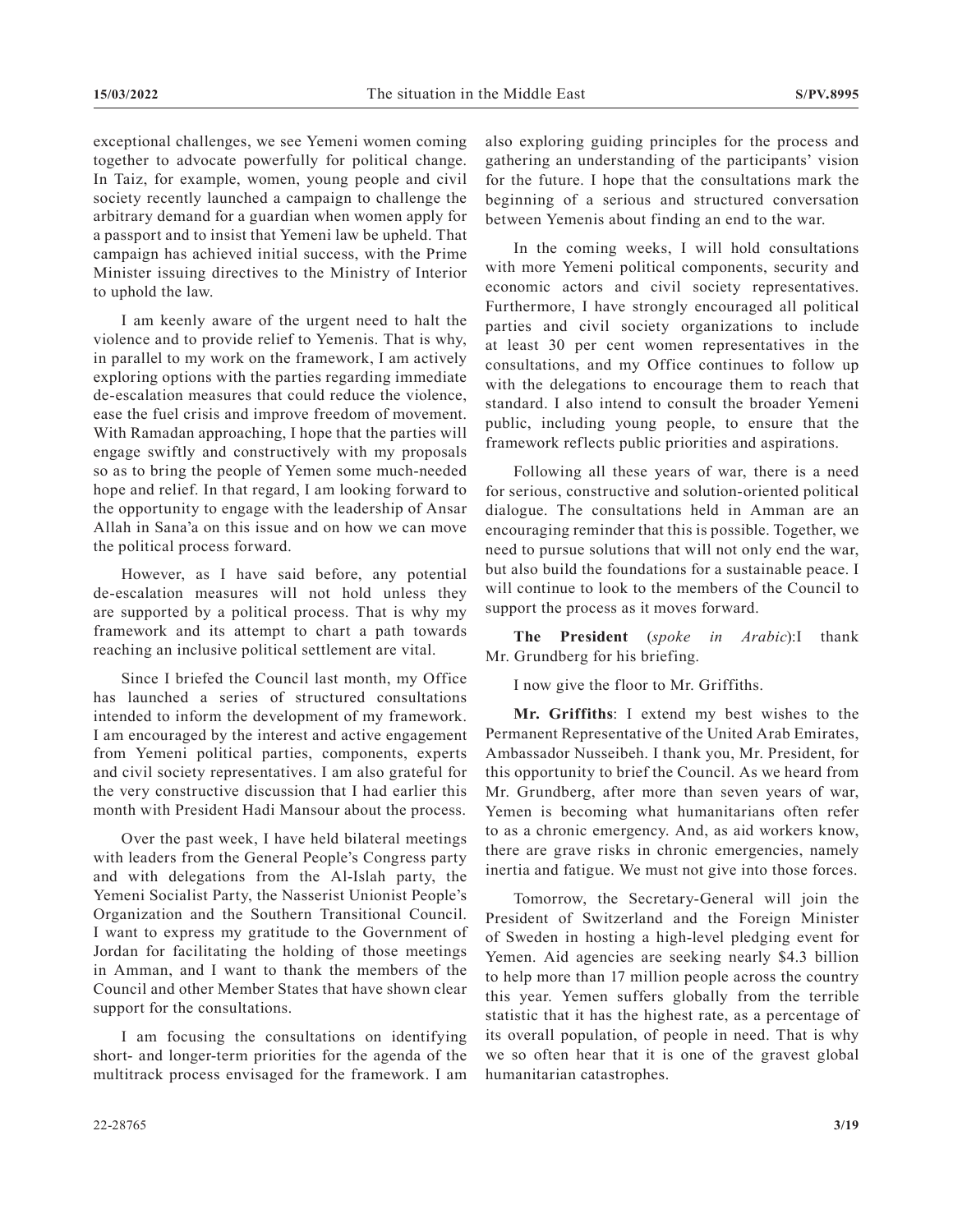Tomorrow's event is not just about the money, although that is tremendously important. It is also an opportunity for the international community to show that we are not giving up on Yemen, even after all these years, and with new crises emerging. That is a very important message because Yemen still urgently needs help. Hunger, disease and other miseries — as we have been hearing from Mr. Grundberg — are rising faster than aid agencies can roll them back.

New nationwide assessments run by our humanitarian partners in Yemen confirm that 23.4 million people now need some form of assistance. That is three of every four people — a vastly astonishing figure that is deeply troubling. Among them, 19 million will go hungry. That is an increase of almost 20 per cent since last year, and we believe — and I use these words carefully — that more than 160,000 of those will face famine-like conditions.

Despite many calls for dialogue and a ceasefire — as Mr. Grundberg has just reminded us — hostilities persist along nearly 50 front lines. This includes Ma'rib, where the Houthi offensive continues to this day, two years in, and Hajjah, where clashes have escalated sharply in recent weeks.

Last year, hostilities killed or injured more than 2,500 civilians and forced nearly 300,000 people to flee their homes — now amounting to 4.3 million people who have been displaced in Yemen since 2015.

The war has also accelerated Yemen's economic problems, pushing more families into destitution. This collapse is among the largest drivers of humanitarian needs. We see this in so many of the crises that we discuss in the Chamber.

Unfortunately, the outlook is grim. Yemen relies on commercial imports for about 90 per cent of its food and nearly all its fuel and other essential goods. Many of those goods could soon be much harder to obtain and only at a greater cost. About a third of Yemen's wheat, as we were discussing before this meeting, comes from Russia and Ukraine, where the current conflict may restrict supply and push up food prices, which already nearly doubled in Yemen last year. And these could go much higher. There is no doubt of the consequences and of the harm that this will cause to the lives of so many Yemeni families.

Fuel imports, as Mr. Grundberg reminded us, have also fallen sharply recently through Al-Hudaydah,

where fuel volumes last month were less than half the average. That drop is contributing to fuel shortages and price rises, which are likely to become even more acute as energy prices globally continue to rise.

All of this means that Yemen's import-dependent economy, because of events that have nothing to do with Yemen, is even more fragile now than just a few weeks ago. The Yemeni economy needs the support of all of us, including through foreign-exchange injections and other measures, in order to avoid risking further damage. We are very hopeful that Governments in the region will also look to this as an urgent priority.

Much of what I have just described will already be familiar to the Council and the wider international community because, since 2015, donors have spent nearly \$14 billion on United Nations appeals to reduce the suffering. It is an exceptional, extraordinary and generous sum. More than 75 per cent of that money has come from just six donors — the United States, the Kingdom of Saudi Arabia, the United Arab Emirates, the United Kingdom, Germany and the European Commission, who footed so much of that bill. I would like to thank all donors for their exceptional generosity over the years. It has made an enormous difference, and it is important to take stock of what that generosity and the humanitarian programmes it spawns has achieved.

First and foremost, for the dog that does not bark, there has been no mass starvation in Yemen, as we were so often reminded might be coming. The country started down that dark road several times, including early last year, only to be pulled back by timely, well-funded humanitarian action. That is an important success. The new increase in the food security numbers I mentioned earlier show how important it is to continue that effort to contain and repel the prospect of such starvation.

Initial research also indicates that humanitarian action has helped keep morbidity and mortality rates steady during the conflict. In other words, without the level of the response, many more people in Yemen would have fallen sick and died. That is another critical result.

Those and other achievements are the result of collective action — not the action of one. Last year, more than 200 aid agencies — the great majority of them being Yemeni non-governmental organizations — worked together, in coordination with international organizations, including the United Nations, through the response plan — we will be launching this year's tomorrow — to help nearly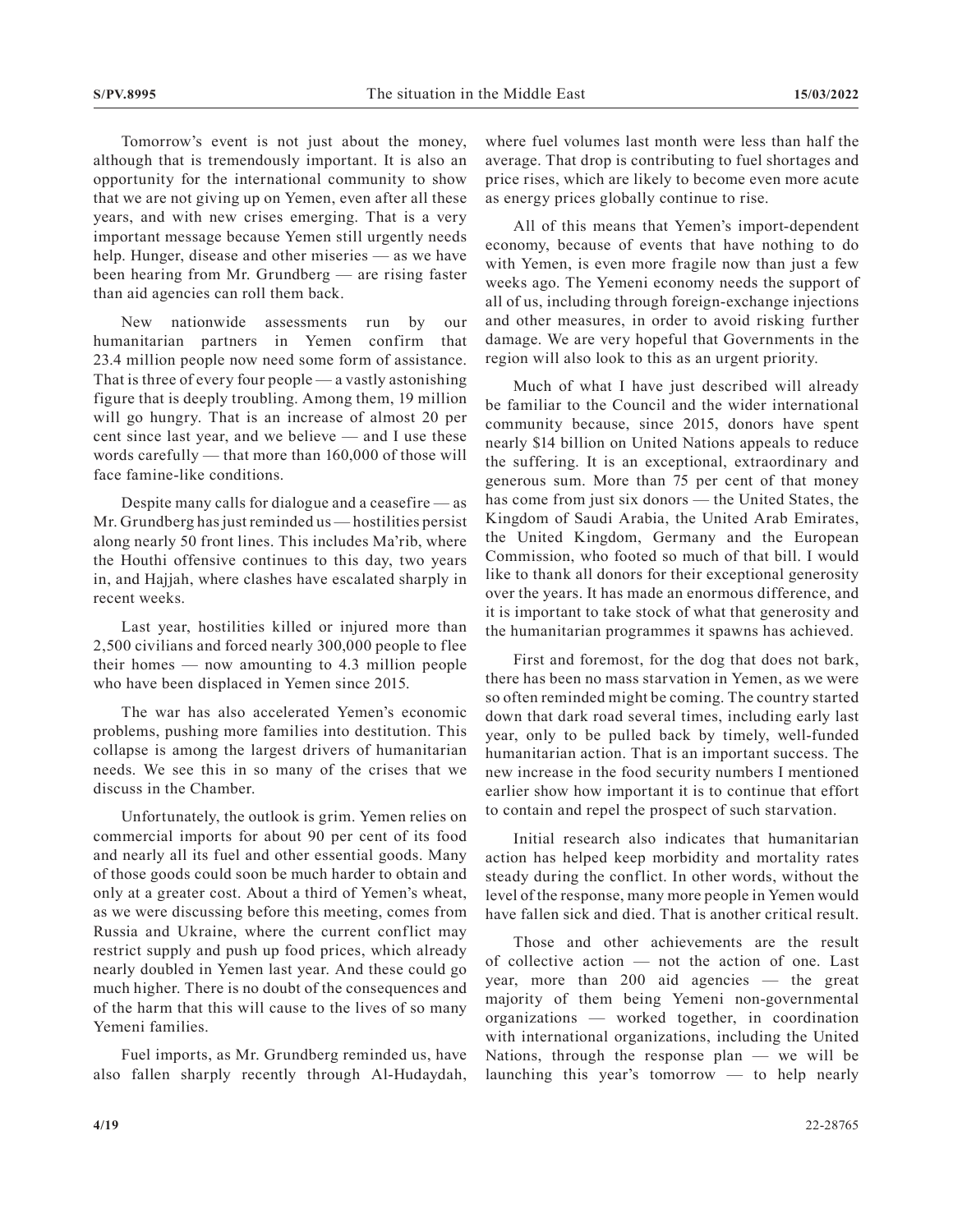12 million people every month. That aid reaches all 333 districts across the country. That is what was true last year and that is what we must hope for this year.

We have always been clear, however, that delivering that aid is much harder than it should be. We are especially alarmed about growing insecurity for United Nations personnel and other aid workers, including recent abductions of staff. Efforts continue at all levels to secure their release. Those kidnappings, in addition to a rise in carjackings and other incidents, may signal the start of a very dangerous trend. Houthi authorities also continue to detain two United Nations staff who were arrested in Sana'a in November — a completely unacceptable violation of United Nations privileges and immunities.

Beyond the security risks, humanitarian aid agencies also continue to face the familiar bureaucratic and other obstacles that hinder their work. Those problems are especially severe in Houthi-controlled areas, where they include restrictions on movement, attempts to interfere with aid operations and other challenges. Last year, 2021, those kinds of obstacles delayed or otherwise affected assistance for millions of people. Here, too, there have been some improvements.

Over the past two years, agencies have worked very closely with donors, many represented in the Chamber, and other stakeholders to address those challenges and impediments through detailed negotiations. One of the key improvements is the completion of the three new needs assessments that produced the figures I cited earlier, but there is much more work to be done. Many more improvements are still needed, including in data collection, monitoring and other areas. They are possibly dull but absolutely essential elements of an effective humanitarian response plan. That remains a top priority for agencies and donors, working closely together this year and coming together tomorrow. The Inter-Agency Humanitarian Evaluation, a massive operation and task, will be published in the coming weeks. It will help us, as it is an objective review of humanitarian performance.

On a separate and positive note, last week Houthi authorities in Sana'a signed a memorandum of understanding on the *FSO SAFER* tanker. That confirms the agreement in principle we announced last month — on which David Gressly, humanitarian leader in Yemen, has been working — and brings the world just one step closer to solving a very dangerous

problem. We must hope that that will be achieved in May, at the latest. When I held Mr. Grundberg's position, I frequently spoke to the Council about the difficulties that the United Nations has encountered in trying to reach an agreement on the issue. Let us hope that it works. I sincerely thank the Government of the Netherlands for its support and assistance in bringing in this private sector hybrid operation.

Nonetheless, all of those achievements are at risk, as aid agencies face alarming and unprecedented funding shortages, as I warned here last month (see S/PV.8966). It is astonishing to say that two-thirds of major United Nations programmes have already scaled down or closed in recent months for lack of money. It includes deep cuts to core services, such as food aid, water, health care and relief for people fleeing violence in Ma'rib and elsewhere.

If I have one message for the world today, it is this — let us not stop now. The United Nations and its Members must keep working together to help the millions of Yemenis who urgently need and deserve it. They must show that being out of the headlines does not mean being left behind. We will look for generous pledging at tomorrow's event and prompt disbursement. Attention and investment are needed in the longer term, too, to support Mr. Grundberg's efforts. As my predecessor said every time he spoke in the Chamber, the efforts of the Special Envoy are to bring peace and resolution to the conflict, which is the hope of all of us and the greatest priority.

**The President** (*spoke in Arabic*): I thank Mr. Griffiths for his briefing.

I now give the floor to those members of the Council who wish to make statements.

**Mr. Kariuki** (United Kingdom): I thank Special Envoy Grundberg and Under-Secretary-General Griffiths for their valuable and sobering briefings today.

The United Kingdom warmly welcomes the launch of Mr. Grundberg's consultations with the parties this month. We commend his inclusive approach, which invites the views of a wide range of Yemenis. We encourage all parties to engage constructively, in line with their obligations under resolution 2624 (2022). I would like to thank Council members for their efforts in the adoption of that resolution. It imposed, for the first time, an arms embargo on the Houthis as a whole, and explicitly denounced the Houthi terrorist group. That is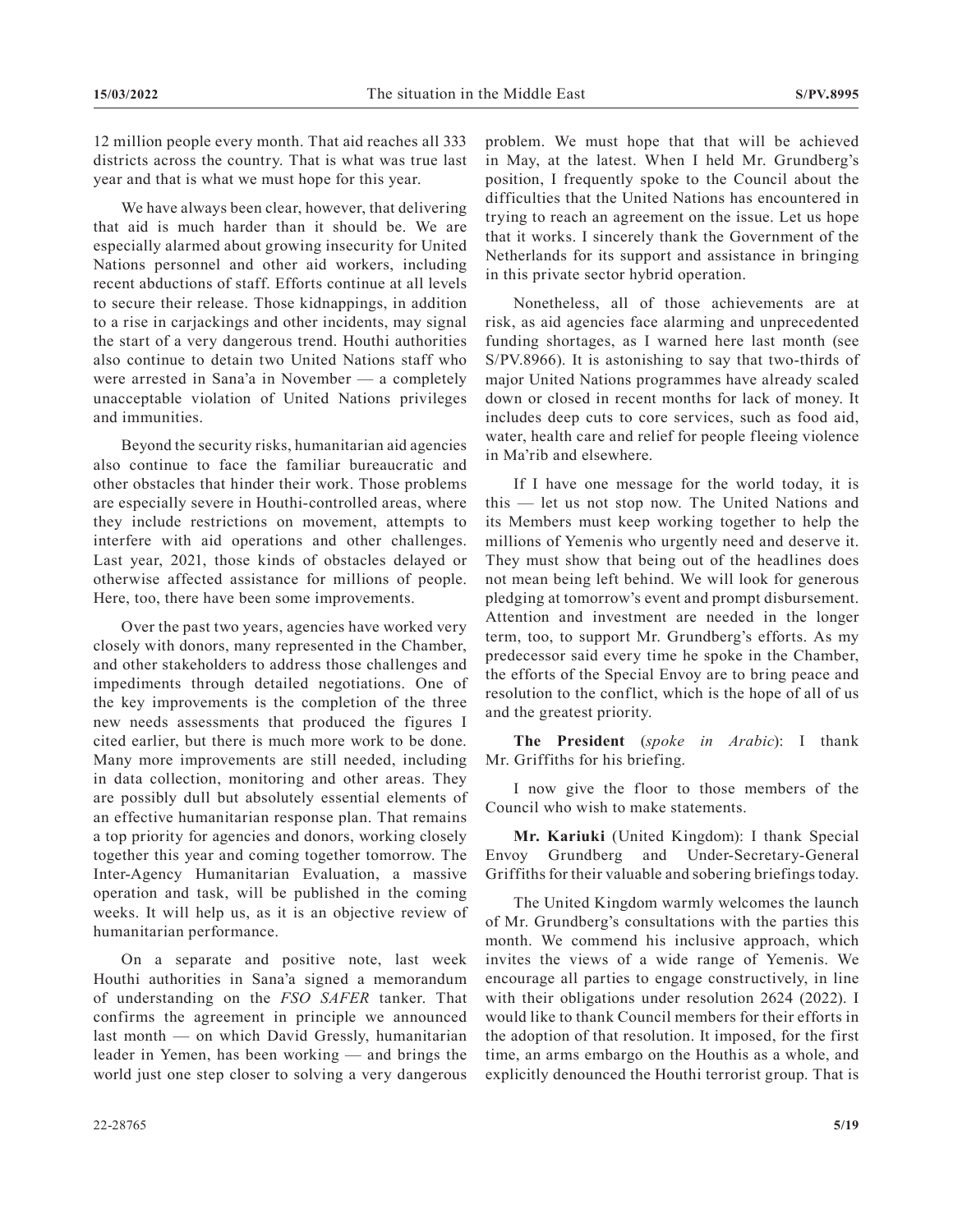vital as we witness continued cross-border attacks on Saudi Arabia and the United Arab Emirates, including last Thursday's attack on a Saudi oil refinery.

It is important to highlight that resolution 2624 (2022) was also clear in its support for the continued maintenance of humanitarian access and commercial imports of food, fuel and other essential civilian commodities into all Yemen's ports. The Council has not targeted humanitarian activity or trade.

Resolution 2624 (2022) also called for the immediate return of all United States and United Nations staff to their families and for Houthi withdrawal from the United States Embassy. The United Kingdom strongly condemns the detention in February of an additional United States staff member. We also call for the Houthis to release British national Luke Symons.

As we have heard from Mr. Griffiths today, across Yemen the conflict continues to have a devastating human toll. The evidence from the Integrated Food Security Phase Classification and from today's briefing is clear — Yemen is experiencing drastically deteriorating food security. As 7 million Yemenis risk starvation in 2022 and the number of those in famine-like conditions is expected to increase fivefold, the Yemen pledging conference convenes tomorrow in need of \$4.27 billion. The United Kingdom calls on all donors, including those in the region, to step up.

Finally, I would like to end on a hopeful humanitarian note by welcoming the signature this month of the memorandum of understanding between the Houthis and the United Nations regarding the transfer of oil from the *FSO SAFER* tanker, as Mr. Griffiths briefed us. That is an important step. We must now all act together in support of the initiative.

**Mr. Asokan** (India): I thank Special Envoy Hans Grundberg and Under-Secretary-General Martin Griffiths for their briefings.

It is unfortunate that the calls of the Council and the international community for a nationwide ceasefire and urgent de-escalation of tensions by all parties to the conflict are yet to be heeded. Military operations continue undermining the peace and security of not just Yemen but the entire region. We strongly condemn the cross-border terrorist attacks, using missiles and drones, on the United Arab Emirates and Saudi Arabia, which have resulted in the death or injury of innocent civilians, including Indian nationals.

Reports about the possible use of Al-Hudaydah's Red Sea ports for staging maritime attacks are also deeply worrisome. Freedom of movement of the personnel of the United Nations Mission to Support the Hudaydah Agreement must be ensured to facilitate the constant monitoring and reporting of any possible misuse of Al-Hudaydah's ports, which remain the primary gateway for Yemen's humanitarian aid and commercial inputs.

As outlined in resolution 2624 (2022), adopted last month, we demand the urgent release of the crew members of the vessel *Rwabee*, whose on-board crew includes seven Indian nationals. They continue to be detained unlawfully. Regular access to them and updates on their condition must be ensured by Ansar Allah until they are released.

We welcome the signing of the memorandum of understanding on the *FSO SAFER* tanker. Swift action is now required to ensure the operationalization of the memorandum of understanding to avert a potential environmental, maritime and humanitarian catastrophe in the Red Sea.

We call upon all parties involved in Yemen to move from the battlefield to the negotiating table, in line with resolution 2624 (2022). We emphasize the need for sustained and focused diplomacy to bring political discussions back on track. In that regard, we note the commencement of the wide-ranging, inclusive consultations being carried out by Special Envoy Grundberg to finalize a comprehensive framework for a peace process. Such a framework should consider and address the legitimate aspirations of all Yemenis. We call upon all parties to engage with the Special Envoy in those consultations, without any preconditions.

In that context, the resumption of consultations between Saudi Arabia and the Southern Transitional Council is a notable development and a move in the right direction. Sustained dialogue between the Government of Yemen and the Southern Transitional Council is also essential for resolving issues that are related to the implementation of the Riyadh Agreement. We note that the multitrack approach of the consultations, initiated by Special Envoy Grundberg, includes an economic track. India has repeatedly underscored the need to address the disruption to key segments of Yemen's economy and its fragmentation. A sustained solution to the unfolding humanitarian crisis lies in concrete economic measures that benefit the people of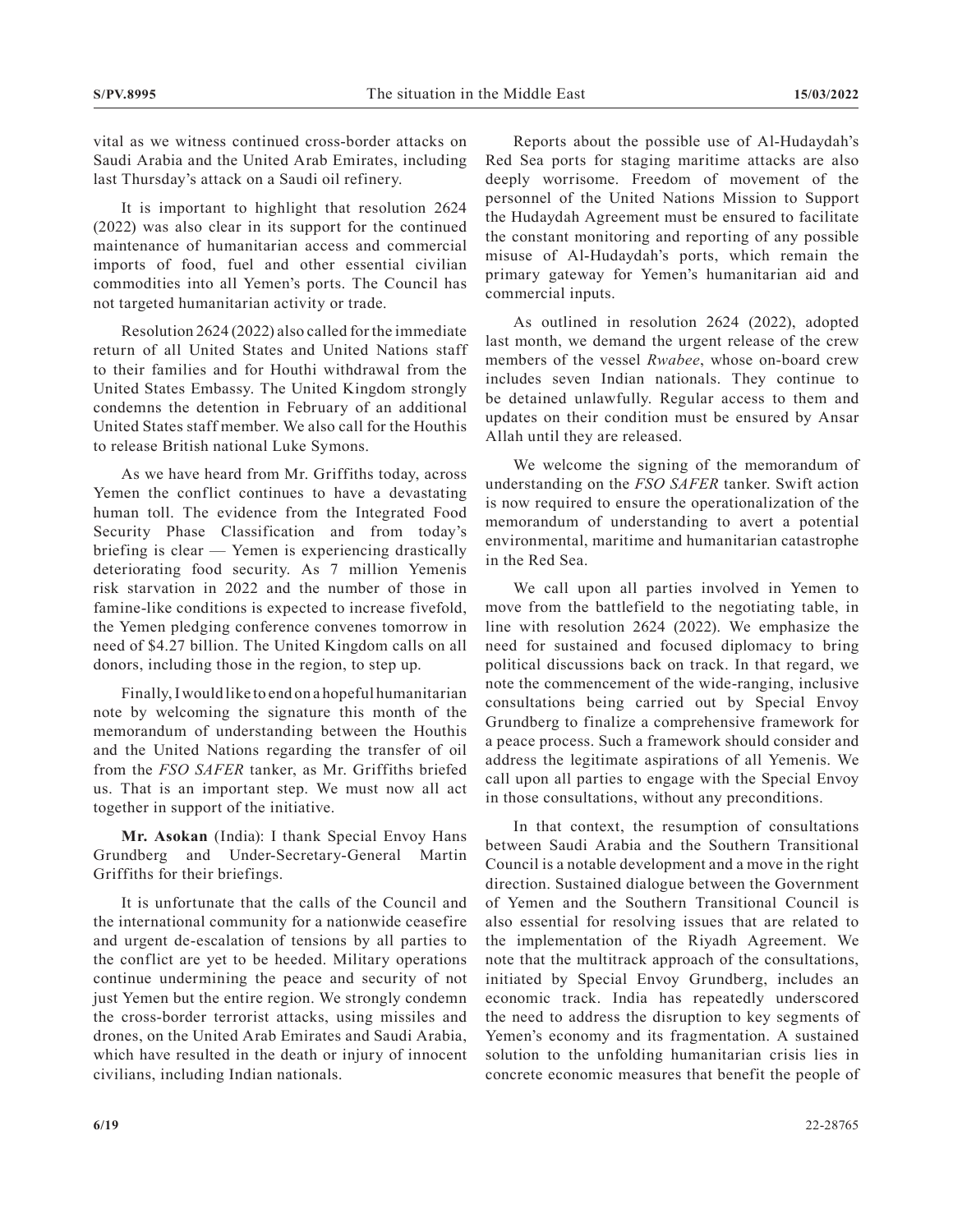Yemen. Progress on the economic track can also build confidence among the parties and feed into the political and security tracks. I request that the Special Envoy give due attention to that aspect in his consultations with the Yemini parties.

Pending an economic recovery and the cessation of the military conflict, humanitarian aid operations are the only lifeline for millions of Yemenis, yet are currently at risk owing to severe funding shortfalls. Yemeni women and children are particularly bearing the brunt of the closure and scaling down of major United Nations aid programmes. We hope that tomorrow's high-level pledging conference will result in garnering enhanced support for the 2022 United Nations humanitarian response plan for Yemen.

India has centuries-old relations with Yemen and our people-to-people ties remain very strong even today. We have extended humanitarian support for Yemen in the past and we remain deeply committed to doing so today. Our doors are open to the people of Yemen, even during the tough times of the coronavirus disease pandemic. Thousands of Yemenis receive treatment in our hospitals every year and several thousand students continue to pursue their studies in India. Last year alone, we issued more than 6,000 medical visas for Yemenis and more than 400 student visas to Yemeni students.

Let me conclude by reiterating India call for an immediate and comprehensive ceasefire across Yemen, which must be followed by a robust and inclusive political process that fully respects Yemen's unity, sovereignty, independence and territorial integrity. We believe that with the effective international pressure by regional and international actors on Yemeni parties, a lasting an inclusive political settlement in Yemen is achievable.

**Ms. Heimerback** (Norway): I thank Special Envoy Grundberg and Under-Secretary-General Griffiths for their briefings.

We are deeply concerned about the current level of food insecurity and hunger in Yemen. Food assistance is urgently needed by nearly 13 million Yemenis, including children suffering from malnutrition, as well as pregnant or nursing mothers. And 2 million children under the age of five are stunted — a condition that will permanently influence their mental development.

That human-made tragedy is truly unacceptable. The recent closure of humanitarian assistance programmes in Yemen owing to the lack of funding is the opposite of what is needed. The high-level pledging event on the humanitarian crisis in Yemen to be held tomorrow presents an important opportunity to mobilize attention and financial support for the deteriorating humanitarian situation.

Turning to security developments, we continue to be greatly alarmed by the serious military escalation of the conflict in Yemen by all parties. Let me underline Norway's strong call on all parties to exercise restraint and let me stress once again that it is the children who pay the highest price as violence escalates. In the first two months of 2022, 47 children were killed or injured.

We wish to remind parties of their obligations to respect international humanitarian law and international human rights law, in particular their obligations to protect civilian lives and infrastructure. We reiterate the importance of ensuring the safety and security of United Nations and humanitarian personnel.

De-escalation, a nationwide ceasefire and a turn towards a political solution represent the only path forward to end the cycle of violence. Norway welcomes the Special Envoy's consultations on the framework for an inclusive multitrack process. His recent and upcoming meetings with leaders of Yemeni political parties, the security and economic sectors and civil society, as well as regional and international stakeholders, will be essential to building a coalition for a peaceful settlement.

We call on all parties to prioritize the needs and interests of the Yemeni people by fully cooperating with the Special Envoy, without preconditions and without delay. We also commend the emphasis that Mr. Grundberg has placed on women's meaningful contribution to the framework consultations.

The recent United Nations *Global Assessment Report on Disaster Risk Reduction*, which details lessons learned from women's leadership in mediation over communal water resources, showcases how inclusion is not a talking point but a smart approach to building peace, boosting livelihoods and strengthening community resilience.

Lastly, we wish to welcome the progress made in mitigating the threat caused by the *FSO SAFER* oil tanker. It is a positive step that Ansar Allah has signed a memorandum of understanding with the United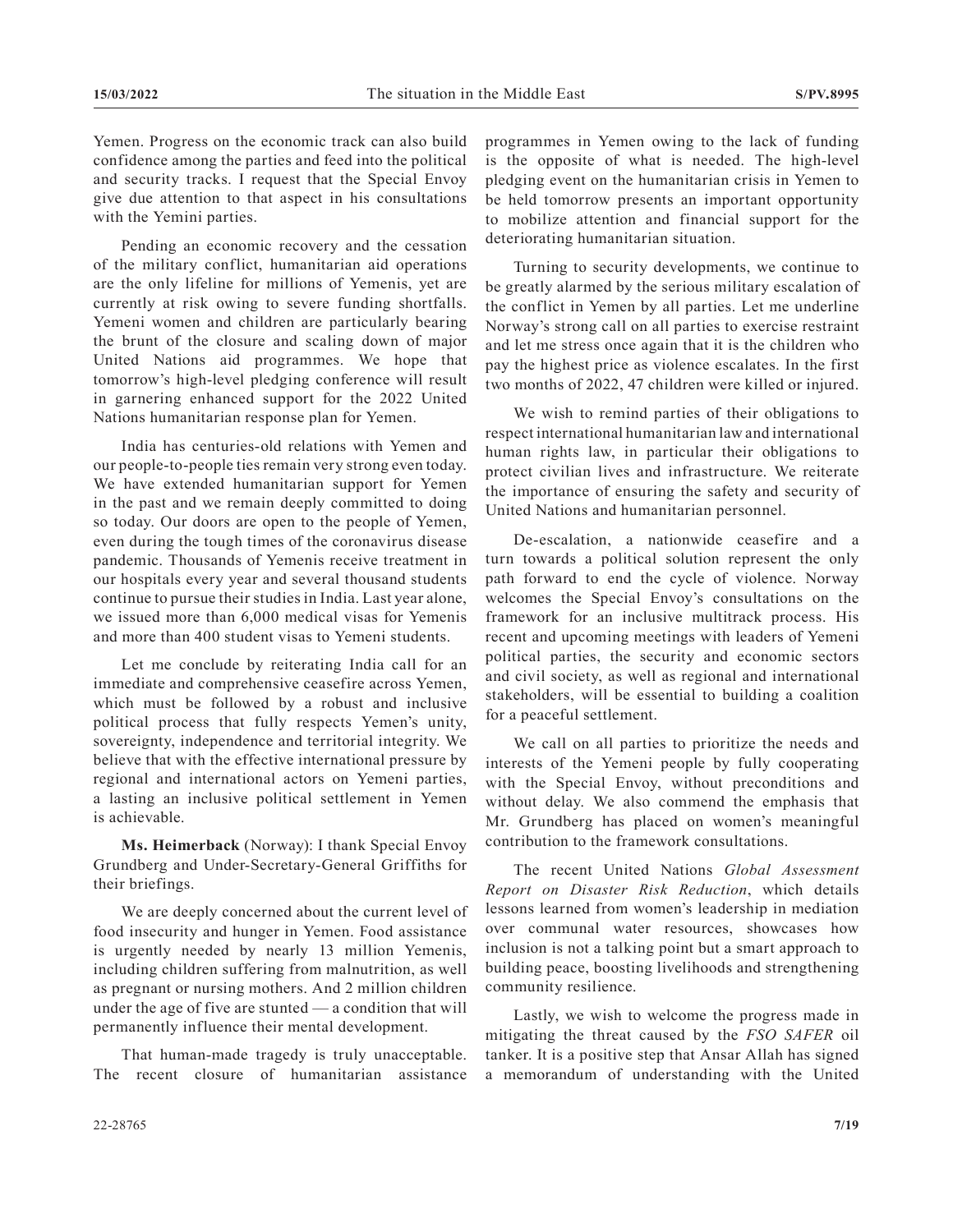Nations. We urge continued momentum to quickly resolve the issue.

**Ms. Oppong-Ntiri** (Ghana): At the outset, I would like to thank Special Envoy Hans Grunberg and Under-Secretary-General Martin Griffiths for their informative briefings on the overall difficult situation in Yemen. I also welcome the participation of the representative of Yemen at this meeting.

The prevailing situation in Yemen reinforces the need for the Security Council and the international community to continue to support efforts aimed at finding a lasting and peaceful resolution to the conflict, while also responding to the worsening humanitarian crisis to bring a respite to the suffering people of that country.

We take note of the matters raised in the briefings and wish to emphasize the following points.

First, we condemn, and call for an end to, the unremitting targeted attacks against civilians and civilian infrastructure in blatant disregard for the precepts of international law and international humanitarian law. The ordinary people of Yemen continue to suffer needless deaths and casualties from the unabated hostilities and military escalations in the Ma'rib and Hajjah governorates and across several conflict lines in the country. Those dangerous escalations have resulted in the highest civilian casualties in at least three years, including the killing of 47 children in January and February alone.

We therefore strongly support the call for a nationwide ceasefire, which is most urgent now. The conflicting parties must end the hostilities and commit to working together in good faith to forge common understandings for a political settlement of the conflict. Finding common ground in the highly fragmented society of Yemen has proven to be difficult and will require the implementation of enhanced trust and confidence-building measures among the people.

The facilitating role of the Special Envoy in that context is vital to ensure an inclusive political process in accordance with the relevant Security Council resolutions. We therefore welcome and express our support for his ongoing consultations with all parties and stakeholders as part of the framework for a comprehensive peace process. We stress the importance for the parties to provide the space for the full, effective and meaningful participation of Yemeni women at

all stages of the peace process, noting their longdemonstrated willingness and capacity to engage in communal and national efforts to resolve the conflict.

Secondly, we wish to highlight the urgent need for funding in support of humanitarian operations. Worse than the harrowing humanitarian situation itself would be the failure of the international community and donor partners to meet the challenge of an imminent humanitarian catastrophe. We are hopeful that the highlevel pledging event that will be held tomorrow under the benevolent auspices of the Governments of Sweden and Switzerland will extend a lifeline to the millions of Yemenis on the brink of starvation.

Thirdly, we stress the need for urgent measures to stabilize the fast-deteriorating economy. We continue to advocate for the lifting of import restrictions, in accordance with the Stockholm Agreement, in order to facilitate commercial imports and lessen the reliance on humanitarian aid. Far-reaching measures, including the peaceful resolution of the conflict in Ukraine, are needed to curtail significant import shocks, as 30 per cent of Yemen's wheat imports come from Ukraine. We look forward to receiving further insights on the implementation strategy for the economic framework proposed by the United Nations to address the underlying problems of poverty in Yemen.

We take note of the progress of the signing of the memorandum of understanding among relevant parties to enable work to proceed on the *FSO SAFER* tanker. We urge continuous and open engagement among all concerned parties with the sole objective of averting or mitigating any environmental accident.

Finally, we affirm our support for a Yemeni-led, Yemeni-owned political process under the auspices of the United Nations, with the objective of finding a comprehensive and lasting peace in Yemen.

**Mr. Costa Filho** (Brazil): I would like to begin by thanking Special Envoy Hans Grundberg and Under-Secretary-General Martin Griffiths for their informative briefings.

Brazil welcomes the first round of bilateral consultations held by the Special Envoy with Yemeni stakeholders, and we reiterate our support for the Special Envoy's efforts aimed at establishing a structured and inclusive political process. Brazil encourages all relevant parties to engage fully and without preconditions, and we also urge regional actors with direct influence in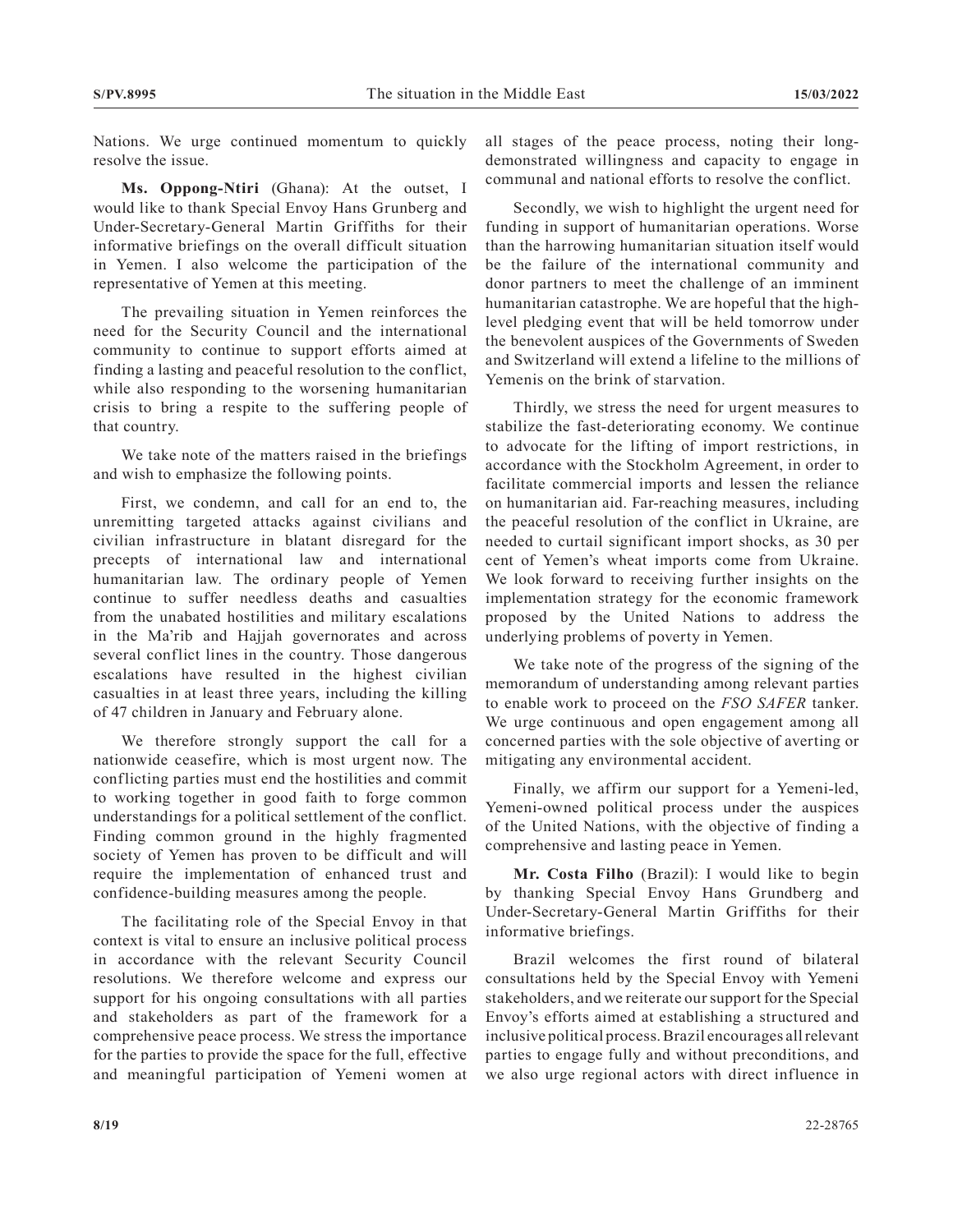Yemen to do their utmost to support this initiative. We take this opportunity to recall that unity of purpose and unequivocal support are the main assets that we as the Security Council can provide to the Special Envoy.

On the issue of inclusiveness, we note that stakeholders and social groups that are not actively involved in the conflict will nonetheless be essential to achieving and sustaining peace. We therefore reiterate our support for making women, youth and civil society representatives an integral part of the consultations. It is encouraging to see that all delegations that have met the Special Envoy thus far have included women.

While these initial consultations are encouraging, the situation on the ground keeps deteriorating. The conflict rages on at almost 50 front lines, with record numbers of unacceptable attacks against civilian targets. The civilian population of Ma'rib, which includes a million internally displaced persons, is still under threat from the Houthis, who continue to disregard international humanitarian law. The economy is still on the path of implosion and fragmentation.

As we have heard from Under-Secretary-General Griffiths, the humanitarian situation is desperate, and the response underfunded. Special Envoy Grundberg has correctly assessed that we cannot wait for a political solution to tackle these issues. The international community can and must do more.

With regard to the economy, Brazil supports the implementation of the United Nations economic framework for Yemen and reiterates its call for easing restrictions on the Yemeni Red Sea ports and on Sana'a airport. Imports are the lifeblood of the Yemeni economy, and any unnecessary constraints should be avoided. It is also essential to maintain the civilian nature of the Al-Hodeidah ports and to ensure that they are kept open for unimpeded entry of humanitarian aid, as we have heard from the Head of the United Nations Mission to Support the Hudaydah Agreement. Brazil also encourages other proactive measures, such as foreign-exchange injection into the Yemeni Central Bank.

We have yet to witness the full effects on Yemen of the ongoing conflict in Ukraine, but shocks to oil, wheat and other commodities' international prices make it all the more urgent to bolster the economy now before the brunt of the crisis reaches Yemen. The parties on the ground also have pressing responsibilities in this regard and should refrain from imposing internal economic

barriers or employing predatory economic practices, which is an especially acute problem in Houthicontrolled areas.

On the humanitarian front, Under-Secretary-General Griffiths has yet again painted a dismal picture. The need for urgent aid keeps on expanding at unsustainable rates. We commend Sweden, Switzerland and the Office for the Coordination of Humanitarian Affairs for convening tomorrow's pledging event in Geneva, to which Under-Secretary-General Griffiths referred. In the light of the numerous crises demanding the world's attention, we must do all we can to keep Yemen at the top of the agenda. As with similar events convened in previous years, Brazil will reiterate its solidarity with the Yemeni people by announcing a financial contribution.

Humanitarian aid is urgent and essential, but it is not a solution. The need for ever-growing humanitarian appeals will only subside when Yemen's economic and political woes are over. Supporting the economy and moving the political process forward are as urgent as sustaining the emergency humanitarian response.

Finally, we are encouraged by developments with regard to the *FSO SAFER* tanker and urge the Houthis to maintain their engagement with the United Nations Resident Coordinator.

**Mrs. Thomas-Greenfield** (United States of America): I thank our briefers, Special Envoy Grundberg and Under-Secretary-General Griffiths, for their tireless efforts, and I welcome the participation of the Yemeni Permanent Representative at today's meeting.

Today I want to address four aspects of the situation in Yemen. Progress toward an inclusive political peace process, the outrageous detention of United States and United Nations locally employed staff, the results of the Council's latest resolution on Yemen (resolution 2624 (2022)), and the situation related to humanitarian fuel and the *FSO SAFER* tanker.

First, the United States welcomes Special Envoy Grundberg's launch of an inclusive consultative process to work towards a resolution of this heartbreaking conflict. We applaud his work to incorporate the perspectives of a wide range of Yemeni political and civil society groups. The Security Council must maintain unified support for his efforts, which offer a valuable opportunity for Yemenis to develop a renewed vision for political resolution of the conflict.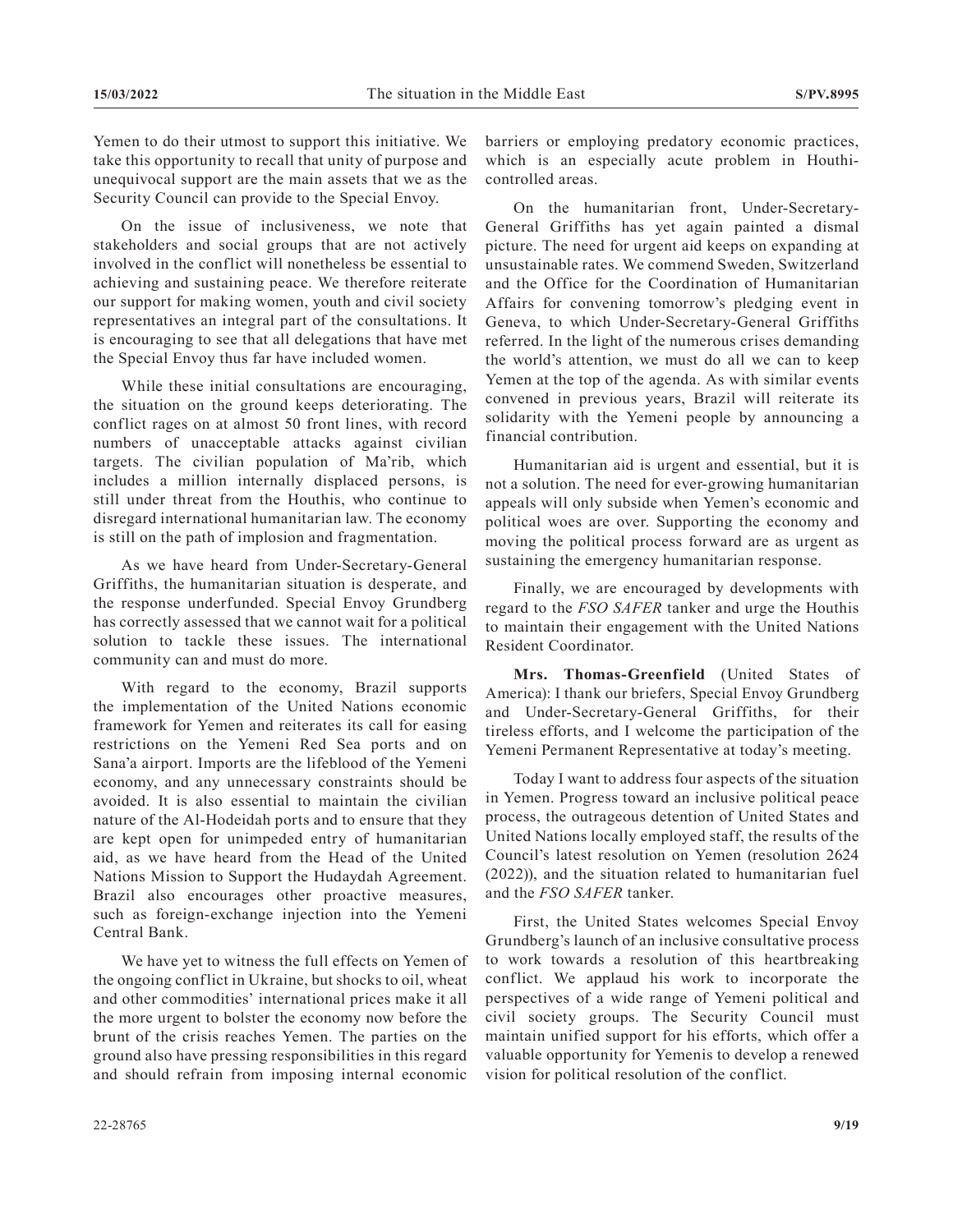We all know that this conflict has created significant fractures and altered the balance of power on the ground. For a peace process to be successful, it must reflect these shifts and incorporate the perspectives and the grievances of Yemenis across the country, including calls for justice and accountability. We therefore call on all parties to the conflict to take part fully and meaningfully in the United Nations consultations. That requires permitting Special Envoy Grundberg to visit all the relevant cities, including Sana'a, without preconditions. He has held in-person consultations with senior leaders from the other key parties, and a visit to Sana'a is long overdue. We also call on the parties to ensure that delegations to these consultations include diverse civil society representatives — women, youth, people with disabilities and members of other marginalized groups. These perspectives are essential to identifying a durable resolution that improves the lives of all Yemenis.

Secondly, we are saddened to confirm that the Houthis have detained yet another member of our local staff, who was abducted while shopping at a Sana'a market on 15 February. This is unjust and unacceptable. We call loudly and clearly for the immediate release of our current and former Yemeni employees — and for them to be released unharmed. It is time for the Houthis to cease all threats against them and their families and to release the United Nations staff and others they have also detained.

Thirdly, we welcome the Council's adoption of resolution 2624 (2022), which renews the existing travel-ban and asset-freeze measures for another year and applies the arms embargo explicitly to the Houthis as a group. The resolution includes strong language condemning the illicit transfer of weapons to the Houthis and the group's cross-border terrorist attack on Saudi Arabia and the United Arab Emirates.

Stopping the illegal flow of weapons from Iran to the Houthis is a top priority. Those weapons are only fuelling the war, destabilizing the region and exacerbating the suffering of Yemenis. We cannot stress enough the need for all Member States to strictly implement the arms embargo.

Resolution 2624 (2022) includes strong language, emphasizing the importance of facilitating humanitarian assistance, remittances and unhindered imports of critical goods like food and fuel. That language clearly conveys the Security Council's intent to ensure the

new measures do not target humanitarian activity or legitimate trade. We are grateful for the work that aid organizations and commercial importers are doing to stabilize Yemen's economy and ensure the population can meet its basic needs. We reiterate that the language of the resolution is not intended to prevent that work from proceeding.

That leads me to my fourth and final point about the humanitarian, fuel and *FSO SAFER* tanker situations. Sadly, Yemen remains one of largest humanitarian crises in the world, as evidenced by the latest highly concerning food insecurity data. Funding gaps have already forced aid organizations to make significant cuts to life-saving assistance, impacting millions of Yemenis. Donors have an opportunity to change that on 16 March at the virtual 2022 high-level pledging event. The United States is planning to make a significant contribution, but it will take all donors working together to meet Yemen's dire needs. We must address Yemen's humanitarian crises now, otherwise the path to peace will narrow.

Fuel imports through Al-Hudaydah port were up in February but unfortunately due to actions by all the parties, including Houthi stockpiling, the blockage of imports from southern Yemen and the manipulation of prices, Yemenis are still suffering from severe fuel shortages. A comprehensive solution is needed to address the fuel crisis facing Yemenis.

We encouraged by the signing on 5 March of a memorandum of understanding to allow a vessel to temporarily store oil from the *FSO SAFER* oil tanker until a permanent solution is agreed. We urge all parties to abide by that agreement in order to prevent a humanitarian and environmental disaster. We think the Netherlands for its work towards a solution and encourage donors to provide the necessary funding to implement that plan and forestall a tragic outcome.

The situation in Yemen remains dire. I sincerely hope, as we all do, that the Special Envoy's efforts towards an inclusive peace process prove successful.

**Mr. Hoxha** (Albania): I thank Special Envoy Grundberg for his detailed briefing. We commend his efforts to overcome the current political impasse and find a sustainable solution to the conflict in Yemen. We also thank Under-Secretary-General Griffiths for the information he provided, once again giving us the full picture of the devastating humanitarian and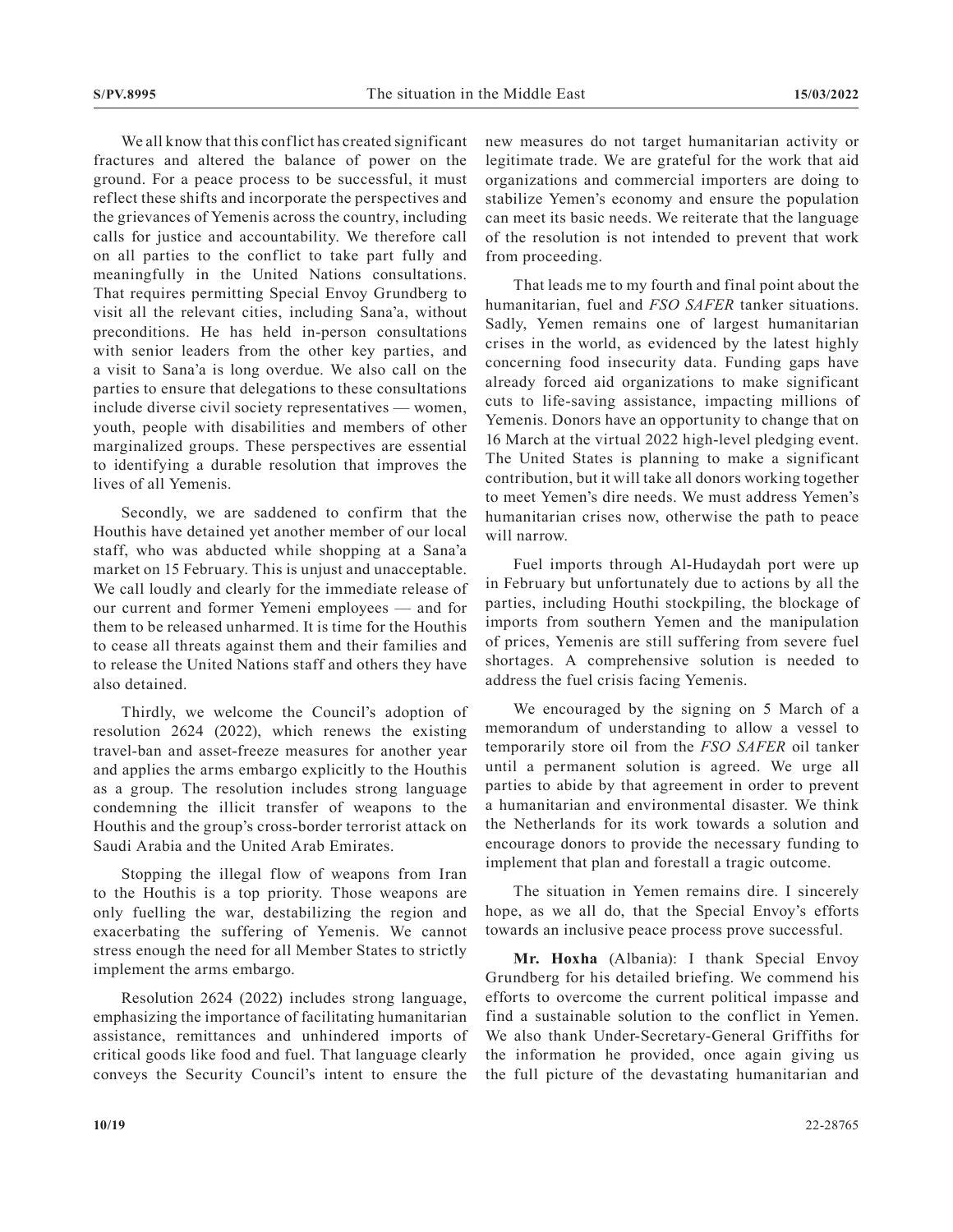dire economic situations, in particular with regard to food security.

The protracted conflict in Yemen has had a devastating impact on civilians across the country, as they suffer from destroyed critical infrastructure, a lack of basic services, widespread abuse and weak and fragmented governance. Nearly 400,000 Yemenis have died during seven devastating years of war, in many cases killed by indirect causes such as hunger. Seventy per cent of the fatalities are children under 5 years old. That is why reaching every one of them is critical.

Yemen must not become and then remain a forgotten war due to inertia and fatigue, as Mr. Griffiths rightly mentioned. In that respect, we hope that the conference in Geneva will restore due attention to the Yemeni people and their urgent needs.

There is no military solution to the conflict in Yemen. Only a comprehensive and inclusive political process can restore peace to the Yemeni people. We fully support the consultation process launched by Mr. Grundberg and call on all political actors and stakeholders to engage meaningfully. He must be granted full access throughout the country, including Sana'a, and he must be able to meet all political actors and stakeholders everywhere. The Council needs to be united in support of the work of the Special Envoy and his consultation process.

Yemen belongs to all its citizens. An inclusive and credible process requires the full engagement and participation of civil society actors, women and young people, as well as marginalized groups, to move ahead from the infernal and never-ending spiral of violence towards a durable solution to the conflict. Regional actors play a key role in the resolution of the conflict in Yemen. In that respect, we welcome reports that the Gulf Cooperation Council is considering inviting all political actors in Yemen for consultations. That is the news I heard this morning.

Agreeing to a ceasefire and respecting it is the starting point for seeking a different outcome of the situation in Yemen. That must be a priority. International humanitarian law is a centrepiece of international law that must be respected in every situation and in any conflict, including in Yemen. Civilians must be protected. The adoption of resolution 2624 (2022) represents a concrete commitment to peace and security in Yemen. Full respect for the arms embargo is a must if we want to stop the proliferation of arms in Yemen

and avoid the danger of them ending up in the wrong hands or being used in cross-border terrorist attacks by the Houthis in neighbouring countries, as we have seen repeatedly, including last month.

Let me conclude by reiterating three key issues.

First, we praise the work of the Resident Coordinator in Yemen and the Dutch authorities in finding a sustainable solution to the issue of the *FSO SAFER* oil tanker in the Red Sea. The memorandum of understanding signed on 5 March must be implemented by all the parties without delay.

Secondly, I reiterate that the kidnapping and detainment by the Houthis of Yemini nationals affiliated with the United States and the United Nations must cease immediately.

Thirdly, I reiterate our condemnation of the seizure and detention of the United Arab Emirates-flagged merchant vessel and call on the Houthis to release the ship and crew, as the Council requested on 14 January.

**Mr. Biang** (Gabon) (*spoke in French*): I thank the Special Envoy for Yemen, Mr. Hans Grundberg, and the Under-Secretary-General for Humanitarian Affairs, Mr. Martin Griffiths, for their respective briefings. I welcome the participation of the representative of Yemen in this meeting.

The briefings we just heard from Mr. Grundberg and Mr. Griffiths highlight a deplorable situation that is now spilling over into the region. The recent launch of a missile in the busy waters of the Red Sea exacerbates the insecurity of international shipping and highlights the strong propensity of the crisis to flare up.

There is no doubt that the conflict in Yemen is multidimensional, but I will focus my statement on two aspects: first, the impasse in the security situation and secondly, its humanitarian consequences.

In addition to being a threat to the region, the escalation of the conflict in Yemen puts the lives of millions of people at risk. Indeed, daily life for the Yemeni people has been marked in recent months by the multiplication of front lines and a record increase in the number of civilian casualties. The escalation of violence is most alarming given the continuation of fighting that is spreading to neighbouring States, which risks destabilizing the region further. It is clear that the implementation of the Stockholm and Hudaydah Agreements has been slow to materialize.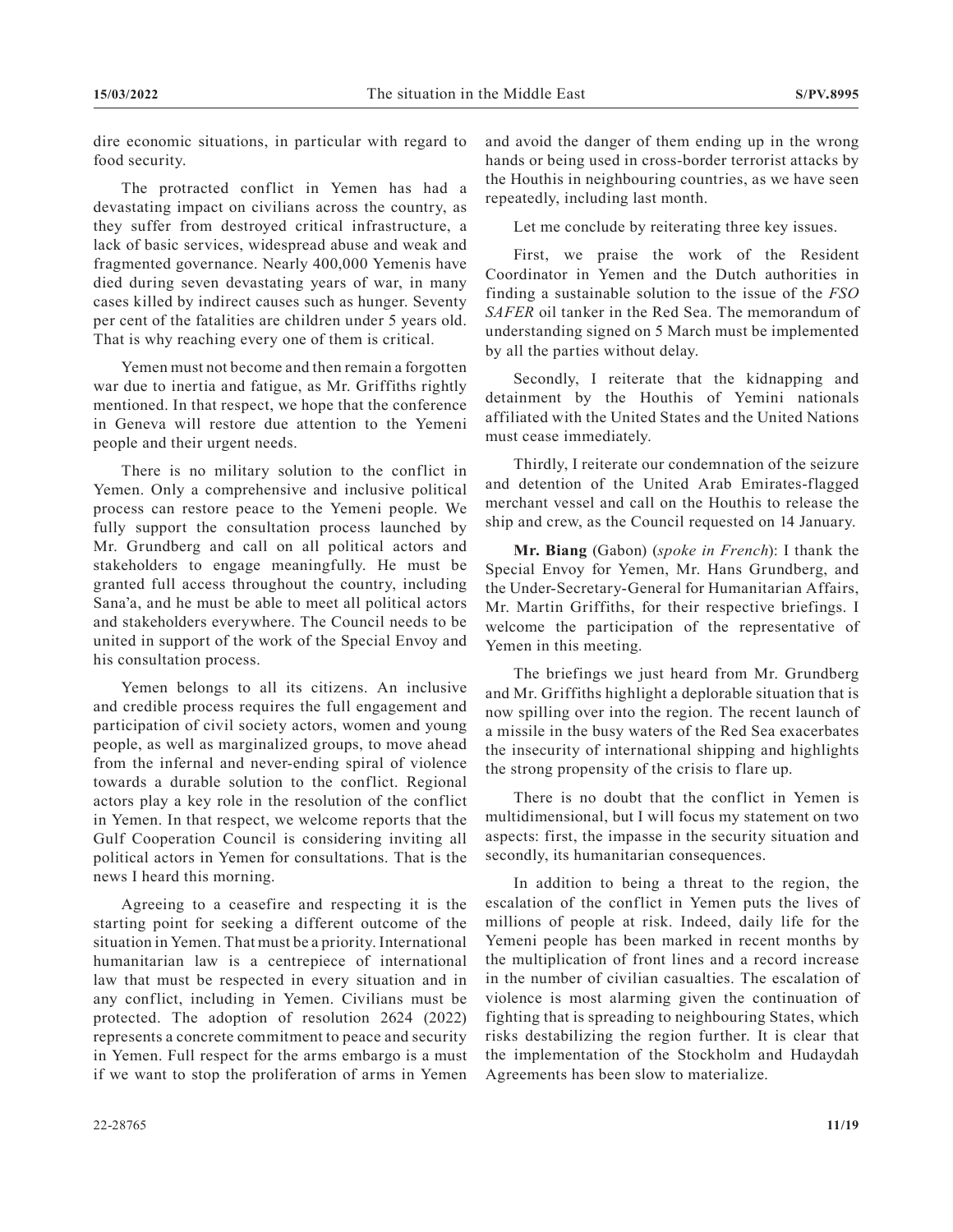The lack of progress on the political front contributes to the continuation of hostilities and hinders the restoration of State authority throughout Yemen, which is under severe strain. Only an inclusive dialogue involving all segments of the Yemeni population, including women, will put an end to the suffering caused by the conflict to the civilian population.

We urge all parties and actors to cease hostilities and exercise maximum restraint. The solution in Yemen is a political, not a military one. But that cannot be done without restoring trust and the willingness of all to compromise.

We also denounce the indiscriminate use of landmines, particularly on the west coast, whose long-term consequences are appalling. Every year, anti-personnel landmines kill and maim tens of thousands of civilians, including children. Their multiple impacts cause long-term injuries, as well as severe psychological trauma.

The ongoing sexual violence and repression against women, particularly women who are active in both the professional and the political spheres, are of the utmost concern to us. We condemn in the strongest terms the systematic use of arrest, detention, torture, sexual violence and rape against prominent women in Yemeni society.

The humanitarian toll of the conflict is devastating and has an impact on the livelihoods of millions of Yemenis, while the country's economy and basic services continue to collapse. Famine, disease, exacerbated by the coronavirus disease pandemic, and internal and cross-border displacement remain real concerns.

While we are aware of the many challenges facing the international community, this situation calls for its renewed commitment. In that regard, we welcome tomorrow's holding of a high-level pledging conference under the auspices of the Secretary-General to assist Yemen. However, as people's survival cannot depend on the generosity of donors in the long term, the international community must also address the underlying factors of this crisis.

I take this opportunity to once again call for the accountability of all perpetrators of violations of human rights and international humanitarian law in Yemen. We also call for the access of the Special Envoy to all parts of the country.

We welcome the signing of an agreement between the United Nations and the Houthis on the situation of the *FSO SAFER* tanker, which gives real hope of containing the environmental and humanitarian threats posed by that ship.

Finally, we would like to express our support for Special Envoy Hans Grundberg for his tireless efforts in a complex environment. We positively note his engagement with all stakeholders in this crisis— national, regional and international actors — with a view to a political settlement of this crisis.

**Mr. Dai Bing** (China) (*spoke in Chinese*): I wish to thank Special Envoy Hans Grundberg and Under-Secretary-General Martin Griffiths for their briefings. I welcome the presence of the representative of Yemen at our meeting.

The seven-year conflict has brought irreparable harm to the people of Yemen and caused immeasurable damage to the country. The situation on the battlefield over the past seven years has repeatedly proved that there is no such thing as winner takes all and a military approach cannot achieve the expected goal.

A Yemeni-led peace process is the only way forward. Special Envoy Grundberg recently had consultations with the relevant parties on political, security and economic issues. China welcomes that development. Having noted that the parties at the meeting emphasized the need for a nationwide ceasefire and the urgency of resuming negotiations, we call on all parties to the conflict to heed the call of the Yemini people from all sectors of society, cease all hostilities, actively cooperate with the mediation efforts of the Special Envoy, adhere to the general direction of a political settlement, set reasonable expectations, show the necessary flexibility and commit to resolving differences through diplomatic means to achieve peace. We hope that the countries that have influence over the situation in Yemen will play a positive and constructive role in that regard.

Last month, the Security Council adopted resolution 2624 (2022), on sanctions against Yemen and the extension of the mandate of the Panel of Experts of the Committee established pursuant to paragraph 19 of resolution 2140 (2014) (see S/PV.8981). China's position on the sanctions is consistent. We pay close attention to the impact of the sanctions. We hope that such measures will help to encourage the parties to the conflict to renounce the military option and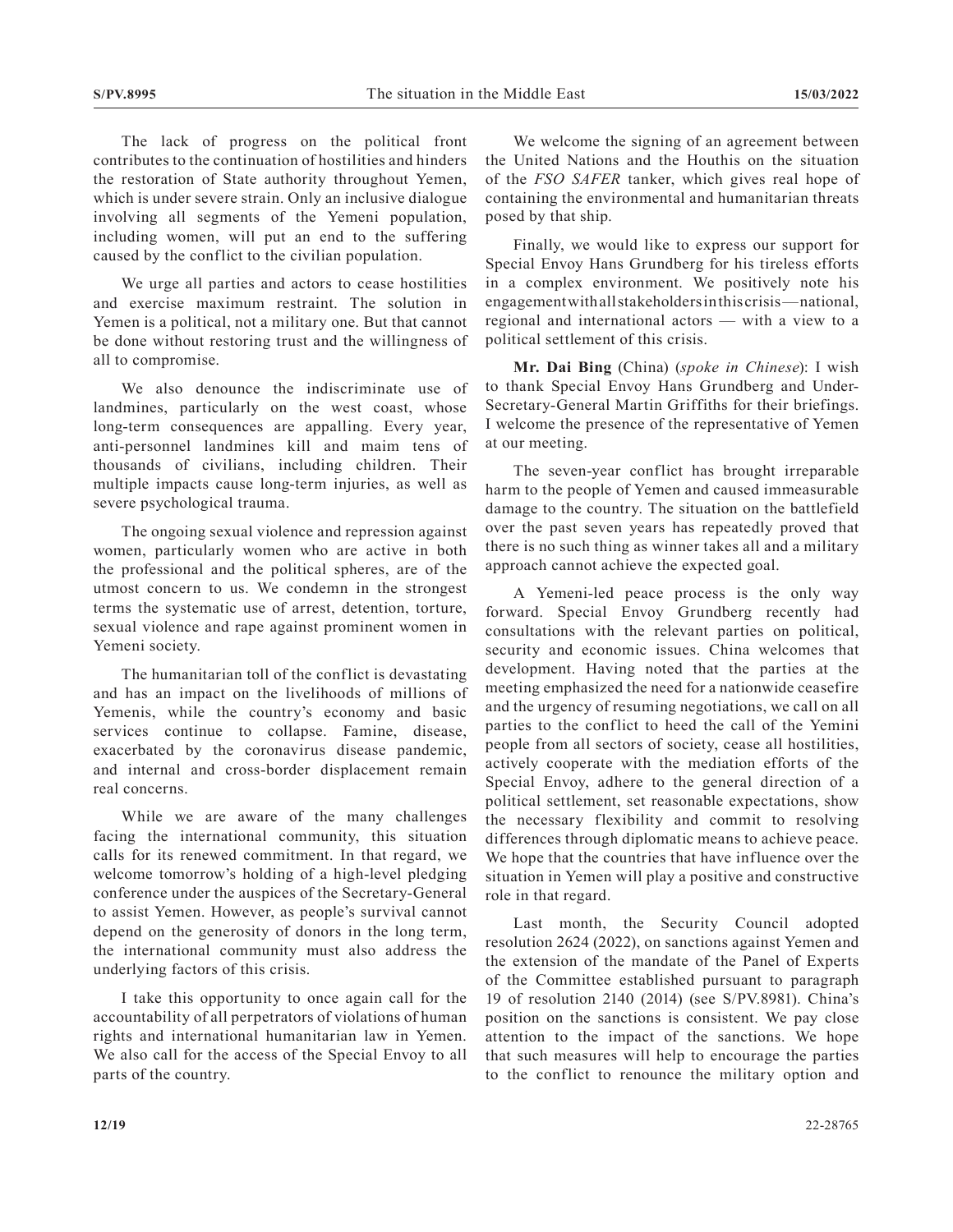return to the right track of political negotiations at an early date. The Panel of Experts should carry out its work in strict accordance with its mandate, maintain objectivity and impartiality and provide accurate and unbiased information.

We condemn all attacks targeting civilians and civilian facilities, urge the immediate cessation of cross-border attacks and security threats against the United Arab Emirates and Saudi Arabia and support the United Arab Emirates and Saudi Arabia in their efforts to safeguard their national security.

The Government and the people of Yemen need the help of the international community, as Under-Secretary-General Griffiths has just told us. Yemen is mired in a multiple humanitarian crisis. The conflict is escalating. The pandemic is raging, and the deteriorating economic situation is making life worse for ordinary people.

China supports the Yemeni Government's efforts to stabilize the currency and build back its economy. We support the efforts of the United Nations to promote a short-, medium- and long-term economic framework in Yemen. The parties to the conflict should ensure the import, transport and supply of oil and essential commodities and provide access for and facilitate humanitarian relief operations.

I am pleased to hear that progress has been made on the issue of the *FSO SAFER* tanker. I hope that the oil in the tanker will be removed as soon as possible and that the potential threat to the regional ecology will be eliminated as early as possible.

The United Nations humanitarian projects in Yemen are life-saving projects that must be sustained. I wish tomorrow's humanitarian pledging conference success.

**Mrs. Broadhurst Estival** (France) (*spoke in French*): I too would like to thank Hans Grundberg and Martin Griffiths for their briefings.

As the Special Envoy said, the intensity of the fighting on the ground is decreasing. But let us make no mistake: that relative lull will be short-lived, since the warring parties continue to favour the military option, even though that will lead nowhere. As the month of Ramadan approaches and in view of the current de-escalation, France reiterates its call for a nationwide ceasefire.

I would also like to condemn the holding in captivity by the Houthis of 13 people who work or have worked for the United States Embassy in Yemen. France calls for their immediate release and expresses its solidarity with the United States and the Yemeni families concerned.

As we know, the current conflict has consequences for peace and security in the entire region. In that regard, I would like to condemn the Houthi attack on a refinery in Saudi Arabia. Such missile attacks are irresponsible and unacceptable and must stop immediately.

The humanitarian situation in Yemen continues to worsen. The threat of famine is increasing, particularly due to the loss of supplies from Ukraine. Humanitarian actors are warning of the imminent risk of their assistance being cut due to funding difficulties.

The donor conference scheduled for tomorrow, which was mentioned by Martin Griffiths in particular, should enable the humanitarian needs to be met. France will be there. We will continue to increase our contribution to the humanitarian response in Yemen.

The protection of civilians, including humanitarian personnel and civilian infrastructure, is an obligation for all parties. It is essential to allow all United Nations and humanitarian personnel to move without fear of being targeted or arrested. In that regard, we condemn in the strongest terms the abduction of humanitarian personnel and the arbitrary arrests of United Nations staff. We call for their immediate and unconditional release.

Full humanitarian access to all people in need must be guaranteed. We reiterate our call for the removal of all bureaucratic obstacles.

On the political front, France welcomes the holding of the first round of political consultations in Amman under the auspices of the Special Envoy, to whom we give our full support. We therefore support his efforts to maintain an intra-Yemeni political process despite a security context that remains adverse. France welcomes the cooperative attitude of the Yemeni parties, which held talks with Mr. Grundberg this week and presented their vision of the Yemen of tomorrow. I welcome the participation of Yemeni women in those exchanges. We call on the Houthis to stop their prevarication and bargaining and to also participate in the consultations in the coming weeks. It is time for them to face up to their responsibilities.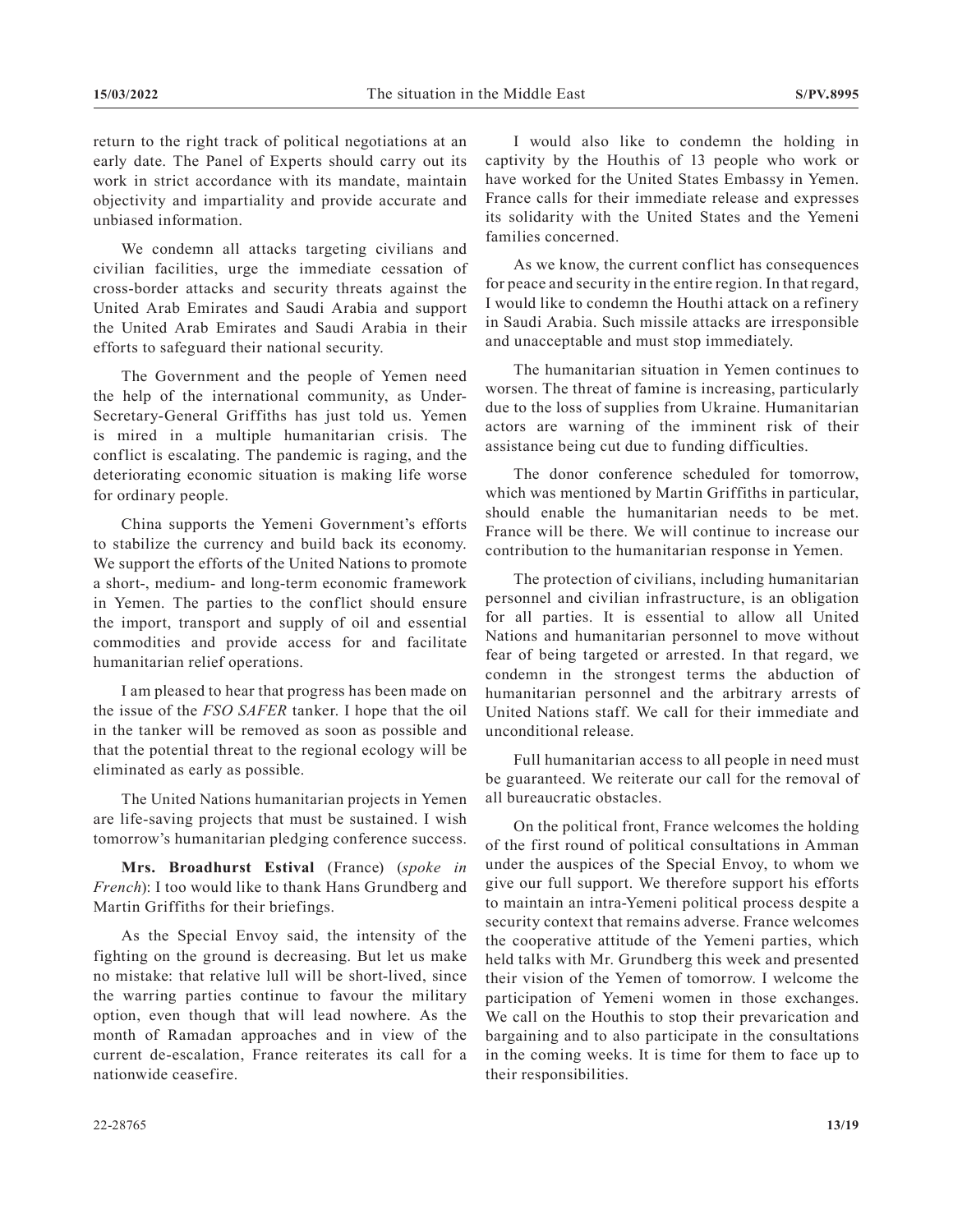We call on regional actors and the members of the Council to support the work of the Special Envoy. It is also essential to ensure that Yemeni civil society and women have a voice in all future negotiations.

Finally, we welcome the signing of a memorandum of understanding on the *FSO SAFER* oil tanker. Urgent action is needed to avoid an environmental disaster that would have a devastating effect on Yemen and on the region, as a whole.

**Mr. Kiboino** (Kenya): I thank Special Envoy Hans Grundberg and Under-Secretary-General Martin Griffiths for their briefings. I also welcome the participation of the representative of Yemen in this meeting.

Kenya remains concerned about the intensified hostilities between factions across several front lines. This unfortunate trajectory, if it is not stopped, will erode any peace gains and threatens to sink the country deeper into conflict from which it will be more difficult to emerge. We particularly condemn the targeting of civilians and civilian infrastructure, noting that the vulnerable, including children, women, the elderly and people living with disabilities, bear a disproportionate impact of such atrocious acts.

We reaffirm our support for the ongoing relentless efforts of Special Envoy Hans Grundberg in search of a sustainable political solution to the Yemeni crisis. We urge all the parties to engage constructively with the Special Envoy and commit to cessation of hostilities, at a minimum, in order to create an environment conducive for negotiations towards the desired political solution.

Kenya regrets that the fighting has displaced around 20,000 people since the start of this year alone. That is exacerbating the already dire humanitarian situation that is becoming increasingly costly and burdensome. The restrictions on commercial ships bringing fuel into Al-Hudaydah is further aggravating the grim humanitarian and economic situation. Kenya calls on all stakeholders that have control of infrastructure necessary for humanitarian access, particularly parties to the conflict, to ensure that such infrastructure is protected and availed for humanitarian use.

With approximately a third of Yemen's wheat grain imports originating in Europe, the ongoing armed conflict in Ukraine is likely to result in worsening food shortages, as noted today by Under-Secretary-General Griffiths. There is an urgent need for the relevant United

Nations agencies to consider innovative approaches to mitigate that shortage.

We are worried that the increasing demand for humanitarian assistance from current and emerging conflict zones across the world is resulting in huge funding gaps for Yemen's humanitarian needs. The deeply disturbing scaling down and closure of at least 26 out of 41 major United Nations humanitarian and development programmes in Yemen due to inadequate funding attests to that.

We appeal to the international community to take urgent action to avert the looming famine by surging the necessary support, including through participating in tomorrow's high-level pledging conference on Yemen.

The parties to the conflict have a critical role to play in humanitarian action. They must de-escalate and provide safe corridors in order to ensure that assistance reaches all in need.

Kenya notes the positive developments on the *FSO SAFER* oil tanker, and we encourage the United Nations agencies to keep coordinating with the stakeholders towards the urgent finalization of the project.

In conclusion, I reaffirm Kenya's commitment to working closely with members of the council and all stakeholders of goodwill in support of efforts to restore peace and stability to Yemen and to allow its people to rebuild their lives.

**Mr. Gallagher** (Ireland): I would like to thank Special Envoy Grundberg and Under-Secretary-General Griffiths for their briefings today.

The conflict in Yemen has caused unthinkable suffering for too long. Yemenis have endured more than seven years of conflict, which has savaged their country. As we heard from Mr. Griffiths, they continue to battle everyday with extreme levels of hunger. And, as we know from the Integrated Phase Classification report, 19 million people across Yemen will face acute food insecurity, with 160,000 living in famine-like conditions — the highest number in years.

The humanitarian community is providing life-saving assistance on the ground in challenging circumstances. We commend their efforts. However, we are increasingly concerned that a lack of funding is forcing many humanitarian programmes to scale back or shut down entirely. That risks leaving millions without access to food, water and other life-saving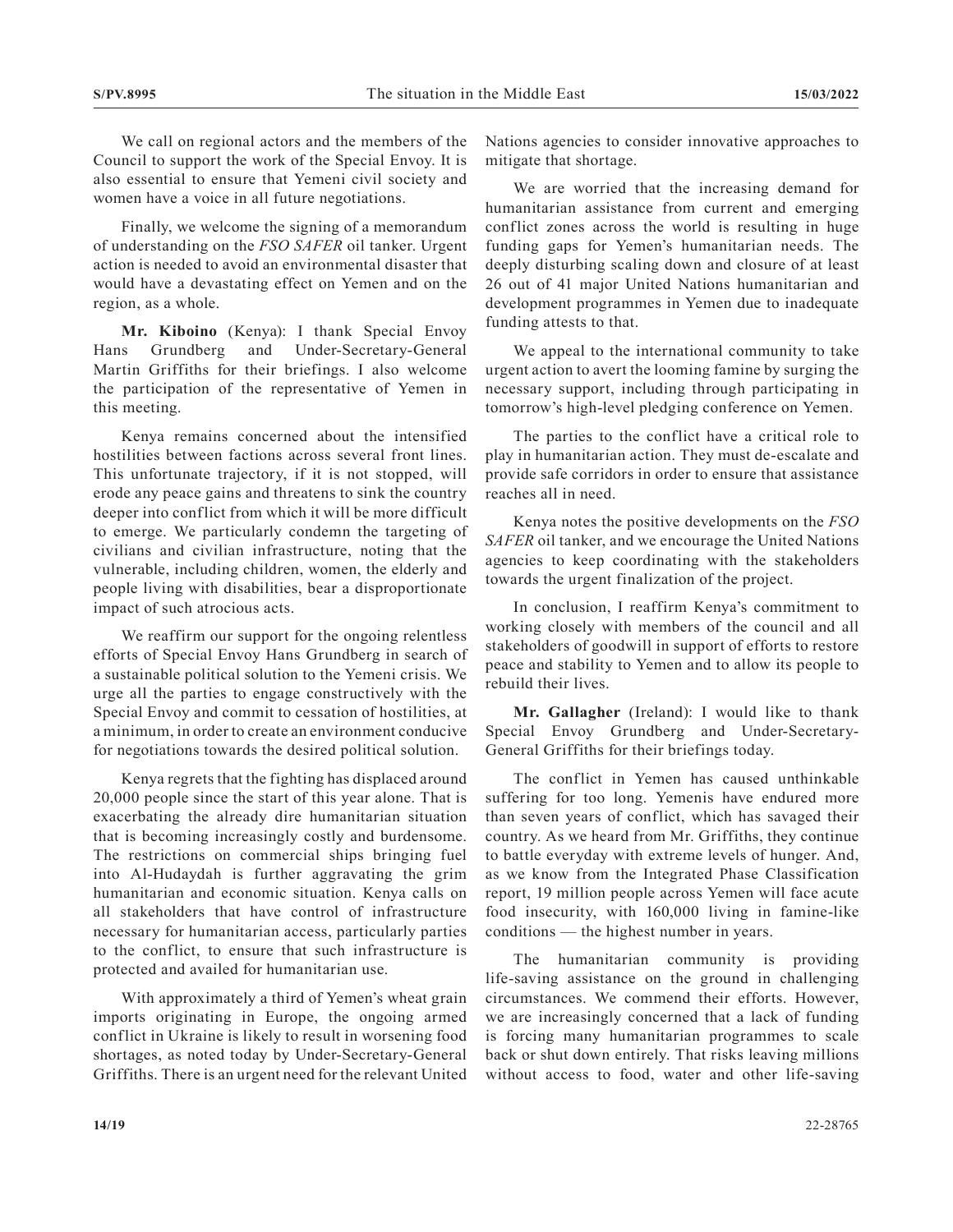services. Half of those who need life-saving assistance are children.

The high-level pledging event taking place tomorrow is therefore very welcome, and Ireland is pleased to participate. It is clear that Yemen still needs the strong support of the international donor community. It is also clear that sustainable solutions are required. The United Nations economic plan for Yemen provides that opportunity, and we call for progress in its operationalization. Ultimately, however, only an end to the conflict can truly lead to long-term stability and prosperity for the Yemeni people.

Yemenis rely upon commercial and humanitarian imports for up to 90 per cent of their food, medicine and fuel. That is a reality that we are all familiar with here. We know that the timely and unimpeded flow of those commodities through Yemen's ports is essential. We call on all actors to ensure this, without delay. As Under-Secretary-General Griffiths said today, that is particularly vital at a time when tragic events elsewhere in the world are, unfortunately, likely to push Yemenis further into hunger.

We fully support the Special Envoy's work and welcome the launching of his consultations last week with a broad range of Yemeni actors. We reiterate our call on all parties to meaningfully engage with him towards establishing an inclusive framework.

Only a negotiated political settlement will bring peace to Yemen. We reiterate that all efforts to that end must include the full, equal and meaningful participation of women and extensive engagement with civil society. Young people, who have the right to shape their own future, should also be central to those efforts. The exclusion of those groups from the table over recent years is simply inexcusable.

Furthermore, we believe that negotiations towards peace can only take place when there is a serious effort towards de-escalation in violence, including an end to the Houthi offensive on Ma'rib. We condemn in the strongest terms the cross-border attacks against Saudi Arabia and the United Arab Emirates.

Ireland also condemns the detention of Yemenis who are currently or formerly employed by the United Nations or by the United States. We call for their immediate and safe release and that, at a minimum, they be afforded contact with their families. We also

reiterate our call for the release of the vessel *Rwabee* and its crew.

Innocent civilians have suffered for too long. Air strikes and all other attacks where civilians and civilian objects bear the brunt of the impact are unacceptable. Let me take this opportunity to once again remind parties of their obligations under international humanitarian law.

Finally, we welcome the recent progress made on the United Nations-coordinated proposal to address the threat posed by the *FSO SAFER* oil tanker, which we have often referred to in the Council as a "ticking time bomb". The memorandum of understanding signed last week was a positive first step towards stopping the clock, and we hope that momentum continues. The humanitarian and environmental imperatives are indisputable, and the vital livelihoods of many Yemenis rely on it.

**Mr. Polyanskiy** (Russian Federation) (*spoke in Russian*): We thank Mr. Hans Grundberg, Special Envoy of the Secretary-General, and Mr. Martin Griffiths, Under-Secretary-General for Humanitarian Affairs, for their overview of the political and humanitarian situation in Yemen.

We regret to note that the Yemeni Republic continues to experience an acute military and political crisis, accompanied by a wholesale escalation of violence and an intensification of hostilities on all fronts.

The epicentre of the armed clashes remains in Ma'rib, Shabwah, Al-Jawf and Al-Hudaydah. We are concerned about attacks on civilian infrastructure, both in the Republic of Yemen itself and outside its borders in the Kingdom of Saudi Arabia and the United Arab Emirates. We firmly urge all warring parties to strictly comply with the provisions of international humanitarian law. We are convinced that further confrontation could expand the scope of the armed conflict far beyond the region. The ongoing impasse in the political settlement process brings us closer to the point of no return, after which restoring Yemen's unity would simply be impossible.

Moreover, the crisis in the Republic of Yemen strengthens the position of terrorist groups. In that context, we would once again like to underscore that there is no alternative to a peaceful political solution to the Yemeni conflict. The United Nations and Special Envoy of the Secretary-General Grundberg continue to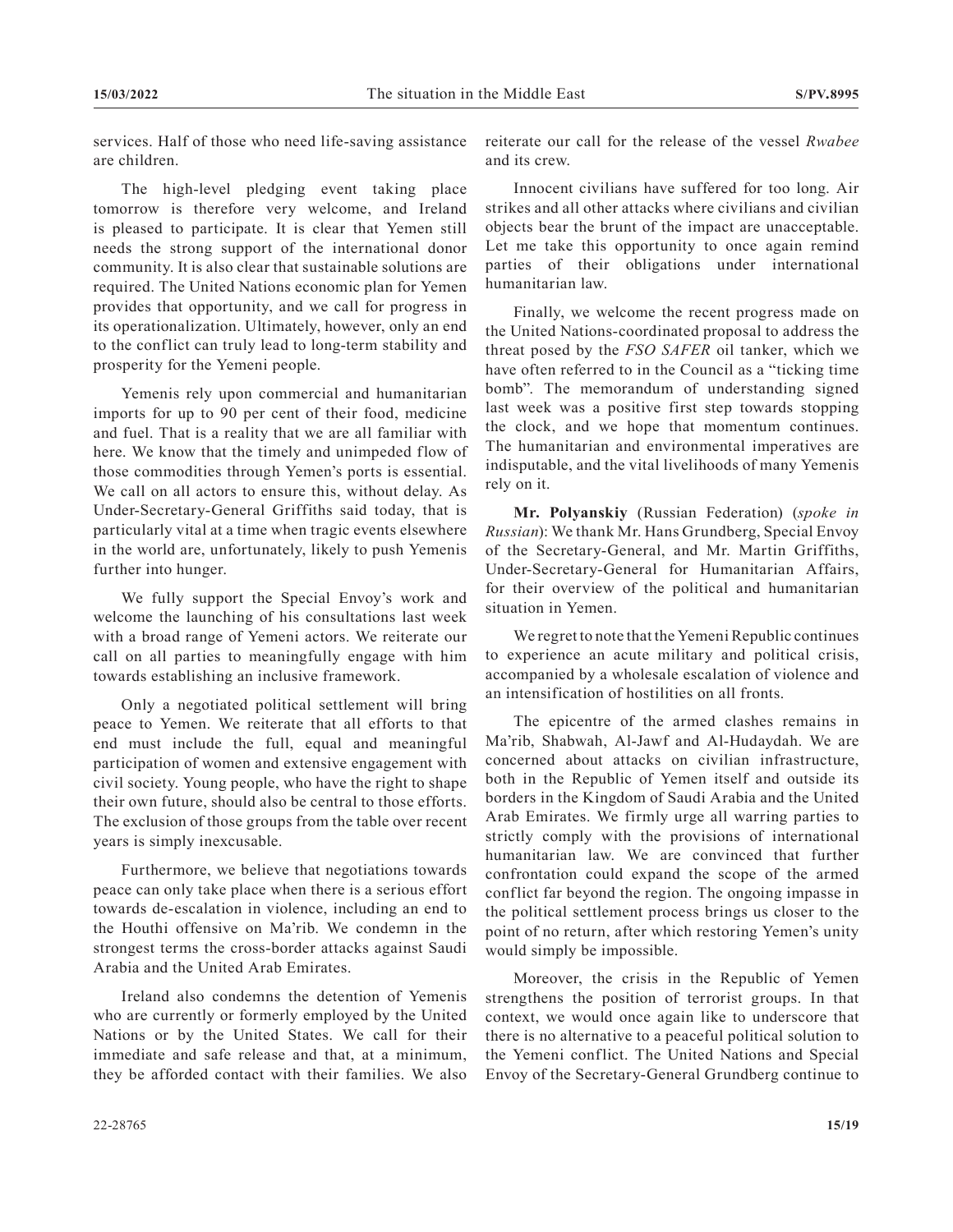play a central role in the settlement process. At the same time, a reference point in such efforts should be the principle of inclusivity. The end goal is a comprehensive and long-term settlement of several issues faced by the country's population, which, in large part, also affect neighbouring States.

We support the efforts of the Special Envoy and urge him to step up his mediation role to bring the parties to the conflict in Yemen back to the negotiating table. In that context, we note the start of consultations in Amman with the representatives of Yemeni political forces. It was particularly important today to hear Mr. Grundberg's assessment of the contact he has had with the Yemeni parties. We trust that, going forward, the proposed negotiating platform, under the auspices of the United Nations, will provide Yemenis with a good opportunity to discuss the paths for a political solution to the conflict and allow the Special Envoy to develop a new comprehensive peace settlement plan that could reconcile the many competing players on Yemen's internal political landscape.

For our part, we intend to continue to encourage the Yemeni authorities, as well as the leadership of the Ansar Allah movement, to take a constructive approach. We are convinced that the issue concerning the F*SO SAFER* tanker can and must be resolved through compromise. In that context, we welcome the agreement reached between the Ansar Allah movement and the United Nations with regard to addressing the threat posed by the floating oil tank.

A subject of particular concern remains the dire humanitarian situation in Yemen. As we heard from Mr. Griffiths, the situation worsens day by day and increasingly resembles a full-fledged humanitarian disaster. In that regard, we place our hopes in the international conference on humanitarian assistance to Yemen, at which paths to providing assistance to the Yemeni people will be discussed. At the same time, we recall that humanitarian assistance must be impartial in nature.

In conclusion, we would like to note that States in the region can continue their mediation and humanitarian efforts as part of the Yemeni settlement. We also recall resolution 598 (1987), as well as other initiatives that are focused on stabilizing the subregion, including the updated Russian collective security concept for the Persian Gulf.

**Mr. Ochoa Martínez** (Mexico) (*spoke in Spanish*): First and foremost, we thank Special Envoy Grundberg and Under-Secretary-General Griffiths for their briefings.

Today, I will focus my statement on three issues: first, the political process; secondly, the humanitarian situation and respect for the humanitarian space and, thirdly, the impact of the conflict in Yemen on women and girls.

First, with regard to the political process, we thank the Special Envoy for sharing information on the structured consultations that were held with various Yemeni actors. We trust that those exchanges will help move the political process forward. We acknowledge the importance of those consultations and the fact that they were inclusive and allowed the voices of Yemeni women to be heard. We hope that the Special Envoy will be able to meet shortly with the Houthis.

Concerning the humanitarian situation, we are deeply concerned about the ongoing violence reported in Ma'rib, Hajjah and other regions. We once again call for a national ceasefire. Prolonging the conflict has led to a considerable increase in humanitarian needs, which have not been met with sufficient financial resources. In addition, we must consider the fact that, as Under-Secretary-General Griffiths mentioned, approximately 40 per cent of Yemen's wheat imports are from Ukraine and Russia. Some 60 per cent of the Yemeni people are already suffering as a result of food insecurity and the number of people suffering from hunger has tripled in the past year. There are signs that grains will be increasingly scarce and, as a result, the number of Yemenis facing food insecurity will increase, and that is regrettable.

United Nations agencies and humanitarian organizations alike are facing a series of bureaucratic obstacles, intimidation, restricted access and insecurity, which is also regrettable. The work of those organizations is vital for the survival of a large segment of the population and for progress in building peace.

Mexico strongly condemns the fact that medical and humanitarian personnel are the target of deliberate attacks. Such acts are serious breaches of international humanitarian law. We also condemn the harassment of United Nations personnel and of those who worked for the United States Embassy in Sana'a.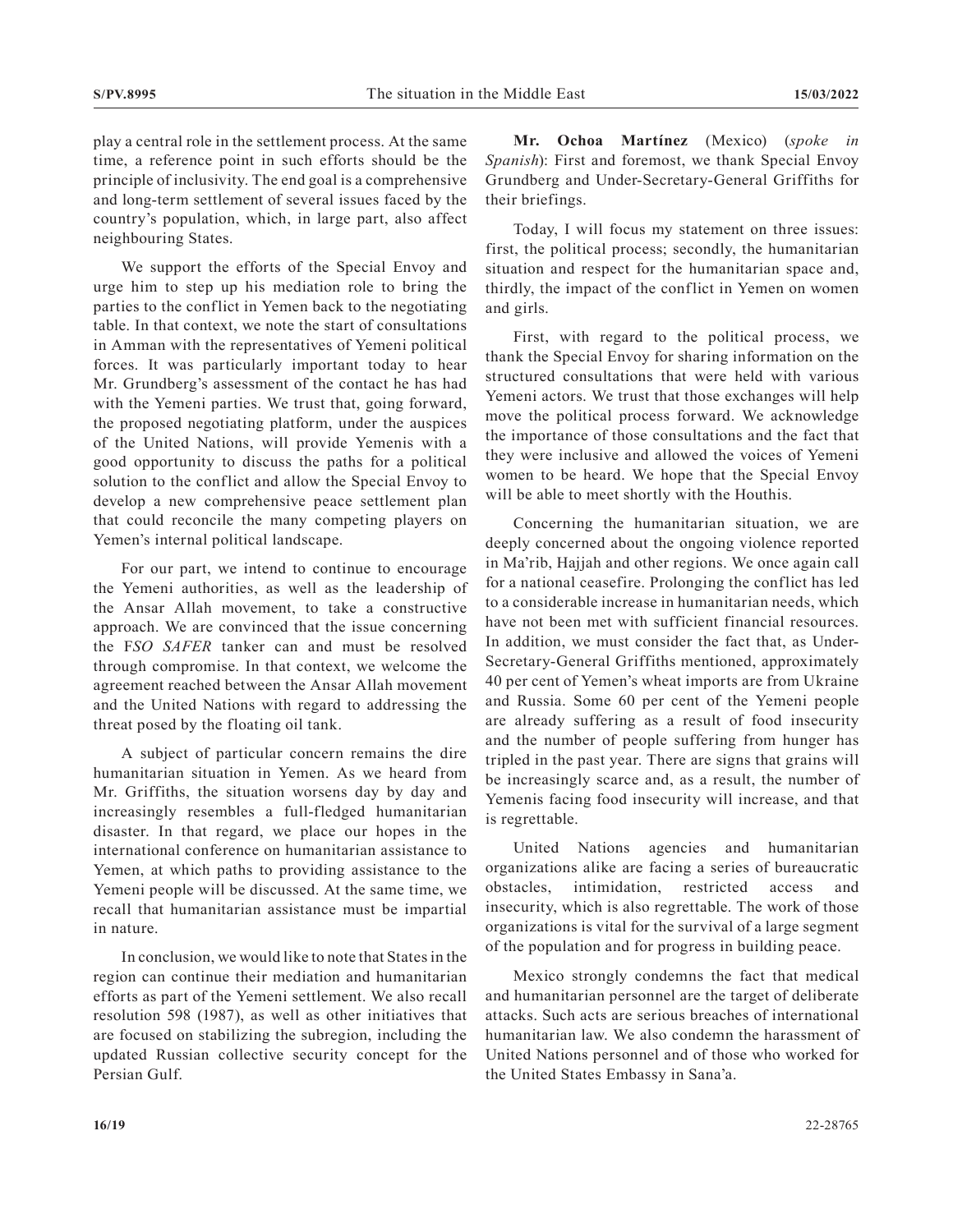In the light of the worrisome situation, we are encouraged by the recent signing of a memorandum of understanding between the United Nations and the Houthis to address the issue of the *FSO SAFER* tanker.

With regard to gender issues, we deplore the conflict's heavy toll on women and girls, such as limited access to education for girls; the lack of access to reproductive health services; the increase in early marriage and harassment and detention of activists and human rights defenders, just to mention a few issues.

In conclusion, we once again condemn the indiscriminate attacks on civilians and civilian infrastructure, in Yemen and neighbouring countries alike. Such attacks are serious breaches of international law, in particular international humanitarian law.

**The President** (*spoke in Arabic*): I shall now make a statement in my capacity as the representative of the United Arab Emirates.

I would like to thank Mr. Grundberg and Mr. Griffiths for their briefings.

In recent years, many regional and international attempts have been made to achieve a comprehensive political settlement to the Yemeni crisis that would meet the aspirations of the Yemeni people. The United Arab Emirates has been eager to support all United Nations mediation efforts and peace initiatives, based on our firm conviction that this is the only way to put an end to the crisis.

However, the Houthis have not taken advantage of those initiatives to reach a peaceful settlement. They have used them to continue their hostilities, undermine stability and expand their military presence on the ground. By continuing to choose violence over peace and imposing their control over millions of Yemenis by force, the Houthis have demonstrated that they do not want the war to end.

While the Houthis continue to reject calls for a ceasefire and pursue their grave violations against civilians, Houthi leaders in Sana'a continue to refuse to positively engage with the United Nations and with efforts to end the war. The Houthi escalation has reached the level of launching terrorist attacks on neighbouring countries and threatening maritime navigation. Such actions foretell the future that will befall the region if the Houthis are not deterred and their grave violations do not come to an end.

In the light of this intransigence and these escalatory actions, my country welcomes the adoption of resolution 2624 (2022) and calls on all Member States to abide by it. However, we would like to clarify that the ultimate goal is not to impose sanctions, but to end the crisis through a political solution. That, in turn, requires the international community to use all means at its disposal to continue putting pressure on the Houthis to stop their violations and hostilities, return to the negotiating table and seriously engage in the political process.

We stress that the previous initiatives and negotiation frameworks, especially the Saudi initiative to end the war, provide a solid basis for the resumption of the political process. What is lacking, however, is a revitalized diplomatic approach and the genuine political will of the Houthis to engage in such initiatives. In that regard, we note the importance of ensuring the meaningful and active participation of women in the political processes.

The United Arab Emirates condemns the continued attacks launched by the Houthi terrorist group, including the recent drone attack against a refinery in Riyadh, as well as their repeated attacks against Abha airport and the missile launched towards the Red Sea. Such violations confirm once again the urgent need for Member States to strictly implement their obligations, as provided in the arms embargo imposed by resolutions 2216 (2015) and 2624 (2022). That requires redoubling efforts to combat the smuggling of weapons and their components to Houthis via land and sea routes.

We reaffirm that the continued imposition of sanctions on the Houthis is necessary until they realize that there is no alternative to a political solution chosen by the Yemeni people.

We reiterate our deep concern about the seriousness of the humanitarian situation in Yemen and the suffering of millions of Yemenis, especially women and children, who lack basic services. Furthermore, the health system is collapsing amid the worsening economic situation in Yemen. The exacerbation of those conditions is closely related to the Houthis' continued military escalation and their acts of violence against civilians in Yemen. The Houthis' obstruction of humanitarian aid shipments and confiscation of food supplies confirm the extent to which the Houthis have ignored and exacerbated the needs of the Yemeni people.

With regard to the *FSO SAFER* oil tanker, we commend the tireless efforts of the United Nations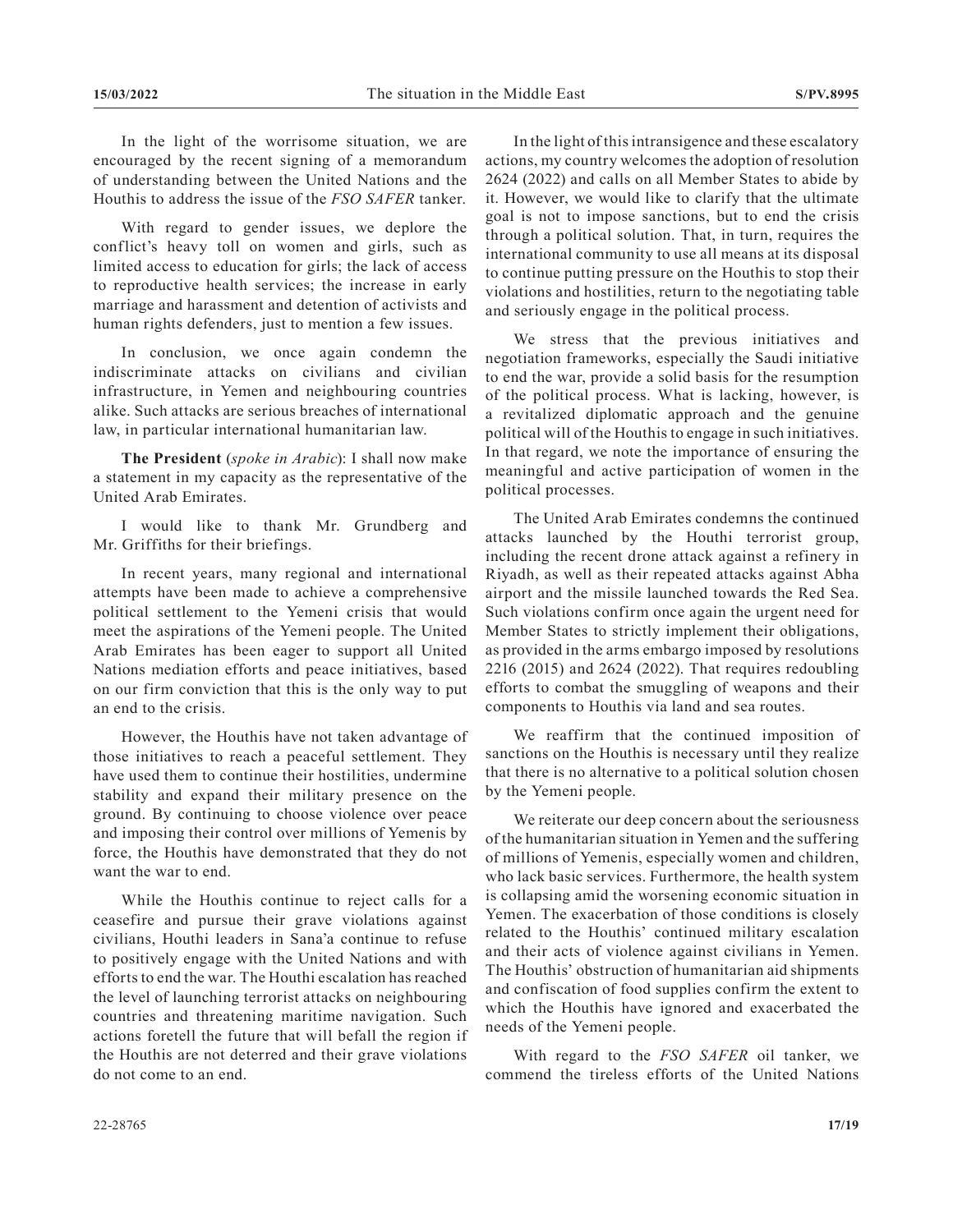Office for the Coordination of Humanitarian Affairs in facilitating the most recent agreement and we appreciate the role of the Kingdom of the Netherlands. We hope that the agreement will prevent a disaster from occurring. To that end, we must make all efforts to pressure the Houthis to honour their commitments and cease their strategy of procrastination.

We note that any agreement with the Houthis on the issue must take into account their pattern of behaviour. As we have seen over the past four years, the Houthis have made insincere promises as a negotiation strategy, while at the same time completely ignoring the warnings of an imminent environmental disaster in the event that urgent maintenance work is not completed.

In conclusion, the United Arab Emirates will continue working with the members of the Security Council to support a Yemeni-led and Yemeni-owned peaceful solution that will achieve security, stability and prosperity for the brotherly Yemeni people.

I now resume my functions as President of the Council.

I give the floor to the representative of Yemen.

**Mr. Al-Saadi** (Yemen) (*spoke in Arabic*): Let me, Mr. President, congratulate you and the United Arab Emirates, a sisterly country, on assuming the presidency of the Council this month. I wish you and your delegation every success. I also thank the Permanent Representative of the Russian Federation for his country's successful presidency of the Council last month. I thank as well Mr. Hans Grundberg and Mr. Martin Griffiths for their briefings.

The suffering of the Yemeni people has continued for eight years, owing to the continued military escalation by the Houthi militias, their refusal of any initiative leading to a political solution and the obstacles that they have placed in the path of all peace efforts made by the United Nations through its Special Envoy. Nearly 24 million Yemenis are still in dire need of humanitarian assistance from the United Nations and other international partners, on which their survival depends.

I would be remiss were I not to mention the importance of the donor conference to be held tomorrow under the sponsorship of the Kingdom of Sweden, Switzerland and the United Nations to provide financial support for the 2022 United Nations humanitarian response plan for Yemen.

We call on all sisterly and friendly countries, as well as international donor organizations, to participate in that important event and pledge generously, while honouring their commitments to reduce the funding shortfall affecting humanitarian operations. In the light of the events and crises currently facing the world, which have resulted in complicating the economic and humanitarian situation in Yemen, it is important that Yemen remains at the top of the international community's priorities. The international community must not abandon Yemen.

The Yemeni Government once again welcomes resolution 2624 (2022), adopted in February to extend the sanctions regime in Yemen. The resolution designates the Houthi militias as terrorists. For years, those militias have chosen the path of terrorism and violence, which justifies their designation as terrorists given the crimes and unprecedented violations that they have committed against the Yemeni people.

They continue to target civilians and civilian structures in Yemen, the Kingdom of Saudi Arabia and the United Arab Emirates. They pose a threat to the security and safety of commercial vessels and international navigation lanes. The resolution is an important step towards ending Iranian military support for the Houthis, which is prolonging the war, complicating the humanitarian crisis and undermining political efforts to establish peace in Yemen.

Based on its political competence, the Government is making significant efforts to return to normalcy and is implementing many reforms and development projects, as we cannot await the restoration of peace to relaunch development in Yemen.

We call on the international community to support the economic efforts of the Government and its recovery programmes and work to establish sources of revenue, as an essential way to resolve the humanitarian crisis without solely relying on emergency assistance. The reforms undertaken by the Government will make a significant contribution to achieving economic stability, controlling inflation, stabilizing the exchange rate of the national currency and thereby improving the humanitarian situation.

While we appreciate the efforts of sisterly and friendly countries to reduce humanitarian suffering, we reiterate that Yemen remains in great need of economic support to enable it to resume the level of economic growth it had achieved prior to the coup carried out